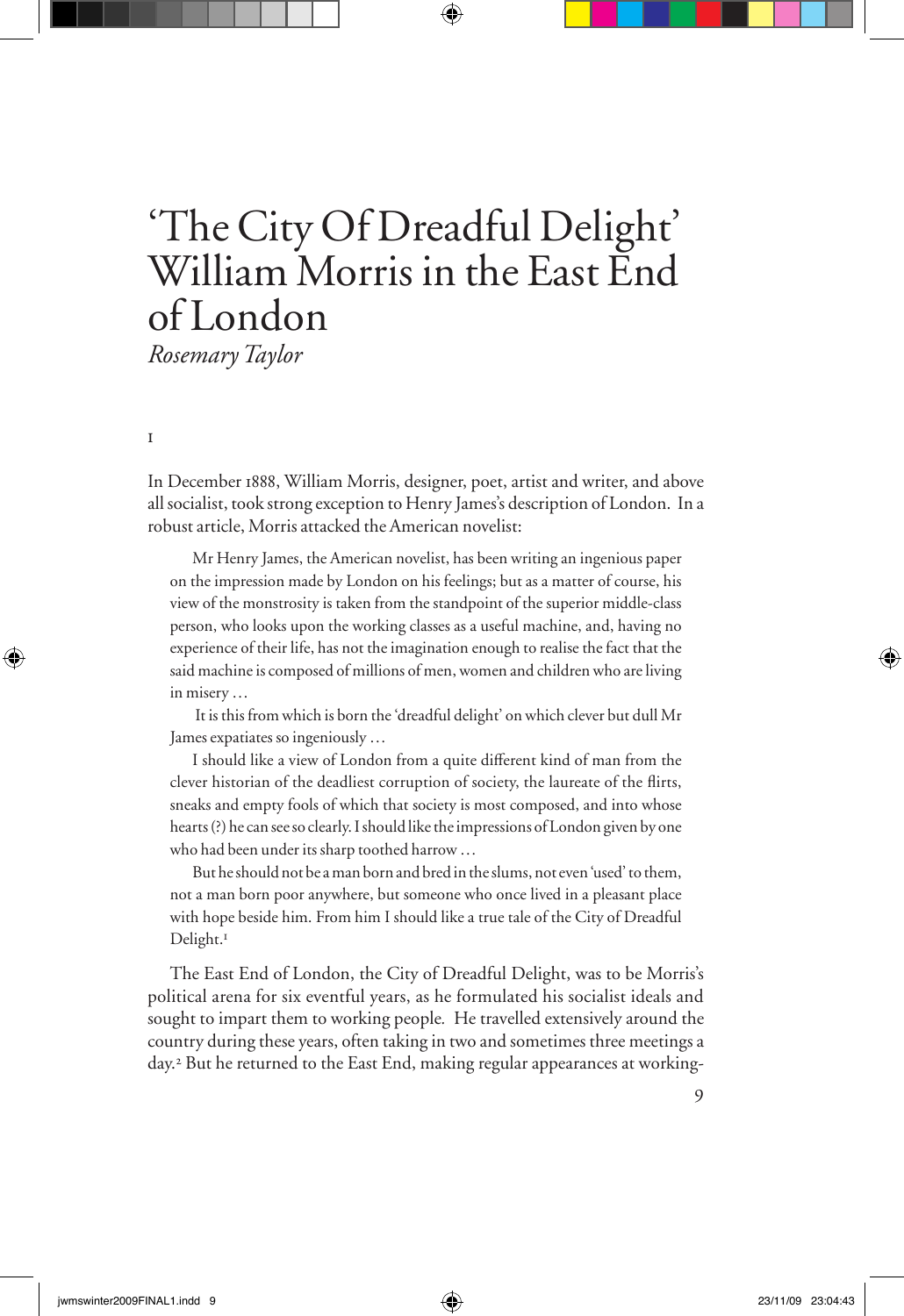men's clubs and in Victoria Park, lecturing and addressing the 'East Enders', as he liked to call them, always with the feeling that somehow he was not really getting his message of socialism across and deeply conscious of the great class divide which separated him from them.

The name of William Morris crops up frequently in accounts of the work of East End activists such as Annie Besant and Eleanor Marx, and of events such as Alfred Linnell's funeral (1887), the Match Girls' Strike (1888), and the London Dock Strike (1889). However, the local history enthusiast who seeks details of Morris's activities in the East End within published accounts of his life and work, meets with disappointing results. There is barely a passing mention, even in a recent, definitive work,<sup>3</sup> and it was this which prompted my search for William Morris's East End connections. What I have gleaned, mainly from Morris's letters to friends and family, from his Socialist Diary, and from *Commonweal* ('Notes on News') is presented here, not as a critique of Morris and his work, but in celebration of the justified claim that 'William Morris was here in the East End'.

William Morris was born in 1834 at Walthamstow, then a suburban village on the edge of Epping Forest. It was, in Morris's own words, 'once a pleasant enough place, but now terribly cocknified and choked up by the jerry-builder'.4 The modern postcode for Walthamstow (E17) places it within 'East London', although not, strictly speaking, the 'East End' of London.

As a commercial enterprise, Morris, Marshall, Faulkner and Co., established ('the Firm', established in 1861) was eventually a great success, and as Morris and Co. (from 1875), continued to trade until 1939. But for Morris, its great failure lay in its inability to cater for anyone but the rich. 'I don't want art for a few, any more than education for a few or freedom for a few'.5 Gradually, his questioning of the nature of the relationship between art and society, led him into social action, and ultimately, to socialism.

Morris joined the Social Democratic Federation (S.D.F.), founded by Henry Mayers Hyndman in June 1881, on 13 January 1883. In a letter to the exiled Austrian socialist Andreas Scheu, dated 15 September 1883, he wrote: 'It must be understood that I always intended to join anybody who distinctly called themselves Socialists, so when last year I was invited to join the Democratic Federation by Mr Hyndman, I accepted the invitation, hoping that it would declare for Socialism.'<sup>6</sup>

By June 1884, Morris had established the Hammersmith branch of the S.D.F, but Hyndman's autocratic manner and attitude was soon to alienate his fellow socialists, amongst them Eleanor Marx and her common-law husband Edward Aveling. Together with a few other like-minded socialists, they broke away to form their own group, the Socialist League. On 30 December 1884, Morris became editor of its weekly paper *Commonweal*, with Edward Aveling as sub-editor.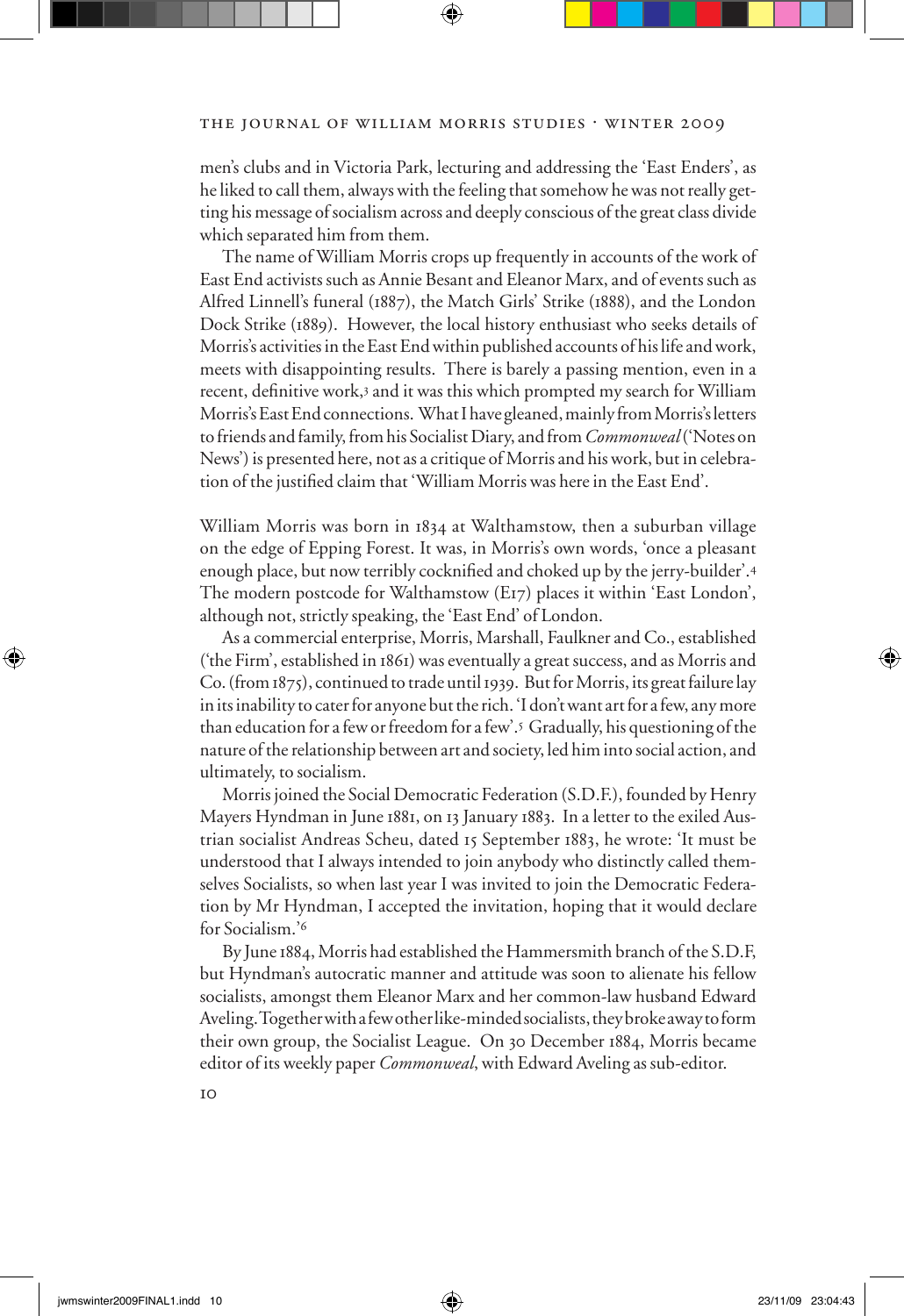The Socialist League was soon actively spreading its message throughout the East End, and it was these activities which led to Morris's appearances, which continued intermittently for six eventful years. The League focused its activities on the East End at least partly because Morris believed that the huge mass of workers living in poverty had been crushed by the system into such a state of apathy and indifference that it was necessary for socialists to go amongst the people, rather than to expect the people to come to them. At first, Morris expressed his views in lectures given in working men's clubs. He read Karl Marx's writings and 'suffered agonies of confusion of the brain'. He confessed, '... in my position of a well to do man, not suffering from the disabilities which oppress a working man at every step, I feel that I might never have been drawn into the practical side of the question if an ideal had not forced me to seek towards it'.<sup>7</sup>

*Commonweal* gives the dates and times of the many meetings held throughout the following year (1885). Whilst the headquarters of the League was located in Hammersmith, a major branch was established at the spacious Mile End Radical Club at 108 Bridge Street (now Hamlets Way), off Burdett Road, and a further branch opened at 110 White Horse Street, just off Cayley Street, Stepney. White Horse Street is now a lane running alongside the eastern boundary of St Dunstan's Churchyard, and the area has been cleared of all housing.

Weekly open air meetings were organised outside the Salmon and Ball public house in Cambridge Heath Road, Bethnal Green on Sunday mornings, and in Victoria Park, Bow, in the afternoons. The pub lies diagonally opposite St John's Church, at the junction of Bethnal Green Road and Cambridge Heath Road, and adjacent to Bethnal Green underground station. Volunteers distributed the four-page leaflet *What Socialists Want* written by Morris,<sup>8</sup> and made house-tohouse calls with lists of future meetings. Another popular spot for the League's open air meetings was Mile End Waste, which lay opposite Trinity Almshouses and Charrington's Great Assembly Hall. Here, the space between the road and the buildings which lined it, allowed for fairly large audiences.

One of the earliest references to Morris in the East End was a visit on 8 April 1884 to St Jude's Church, Commercial Street, Whitechapel, where he gave a speech at the opening of the Fourth Annual Art Exhibition. The Vicar was Augustus Barnett, who had taken on St Jude's in 1872, at the age of 28. With his wife Henrietta, Barnett set to work in the 'worst parish in London'. He believed that the influence of intellectual and talented young men would have an uplifting effect on the minds and morals of the inhabitants of East End slums, and to this end he appealed for University undergraduates to spend some time working to improve the lot of their less fortunate brothers and sisters in and around Whitechapel.<sup>9</sup>

One result of Barnett's labour was the founding of the University Settlement, Toynbee Hall, named after Arnold Toynbee, a young, idealistic Oxford under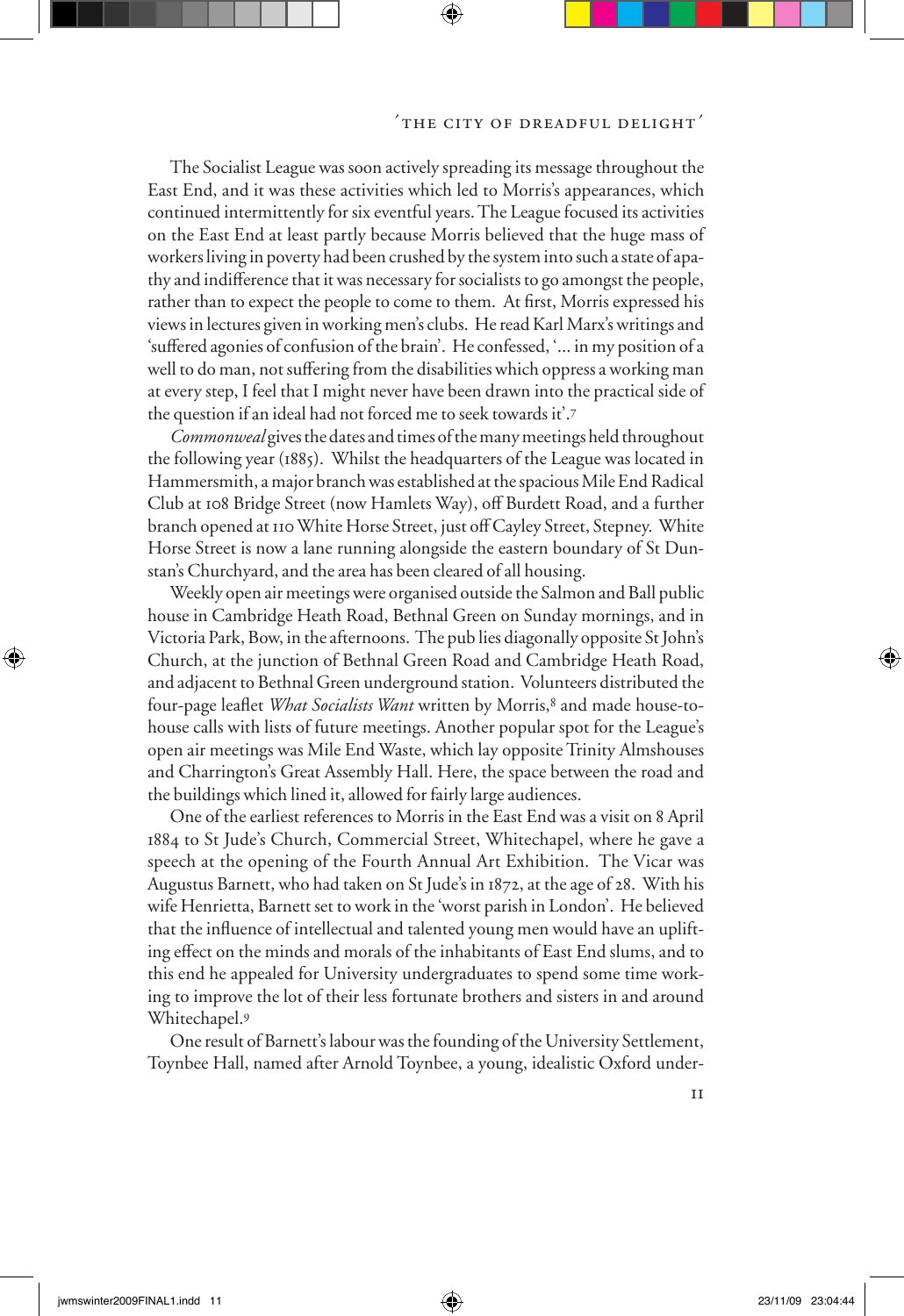graduate recently deceased. Barnett organised the first art exhibition in 1881, with G.F. Watts pictures, and Morris fabrics. Other artists, such as Holman Hunt and Walter Crane, soon joined in this annual attempt to bring art to the masses. The success of the exhibitions, which also attracted the attention of prominent art lovers from the West End, brought a demand for larger premises. Therefore, in 1886 three additional rooms were added, which in their turn proved to be inadequate. Barnett campaigned vigorously for funds for suitable exhibition space, and turned to the public for contributions. Thus was laid the foundations for the now famous Whitechapel Art Gallery, built 1898–1901.

William Morris addressed meetings at the 'Tee-To-Tum', a coffee house at 166 Bethnal Green Road on two occasions in 1884, in January and in April. During the following year, he increased his forays, speaking in March at the Radical Club at 110 White Horse Street, Stepney and again in May. He wrote to Georgiana Burne-Jones of a meeting he had addressed on 27 May 1885.

On Sunday I went a-preaching Stepney way, … My visit intensely depressed me as these Eastwards visits always do; the mere stretch of houses, the vast mass of utter shabbiness and uneventfulness, sits upon one like a nightmare; of course what slums there are one doesn't see. You would perhaps have smiled at my congregation; some 20 persons in a little room as dirty as convenient and stinking a good deal. It took the fire out of my fine periods, I can tell you; it is a great drawback that I can't talk to them roughly and unaffectedly. Also I would like to know what amount of real feeling underlies their bombastic revolutionary talk.

He concludes with these melancholy words, 'I don't seem to have got at them yet – you see this great class gulf lies between us'.<sup>10</sup>

Morris made his first appearance in Victoria Park, Bow on 26 July 1885. But it was via incidents in Dod Street, Limehouse, which attracted unwelcome police attention and landed Morris in court, that his role as a socialist and champion of the working class was given wider coverage in the media. Morris had become embroiled in the exploits of the Free Speech Vigilance Committee, formed with the S.D.F., the Socialist League and the Radical Union to defend their right to speak at what had become a traditional spot, the corner of Piggot Street and Dod Street at Limehouse. This densely populated factory area of East London was usually deserted and quiet on Sundays, and the open space afforded an ideal venue for open air meetings. Several prominent socialists addressed the crowds, including Edward Aveling, Eleanor Marx, and Lewis Lyons, the Jewish Tailors' Trade Union leader.

On 20 September 1885, at the end of a meeting, the police launched a violent attack on the speakers, arresting and charging eight men, among them Jack Williams<sup>11</sup> and Lewis Lyons. The hearing was set for Tuesday 22 September. Morris wrote to Jane, 'I did not go either to the East End meeting or the Parks on Sunday: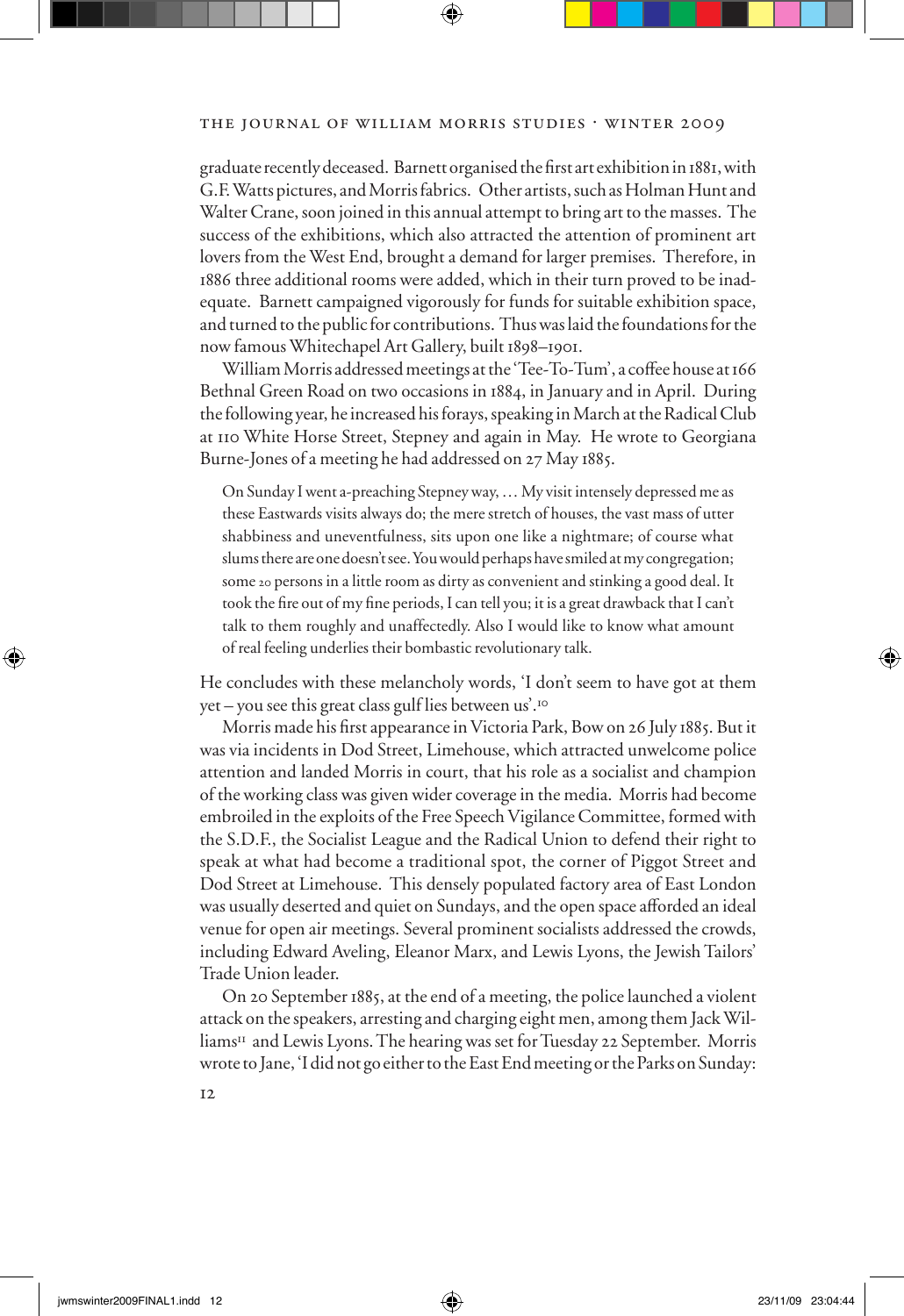but, as you will see by the papers, I felt bound to go to the police court today. My adventure there is pretty well told by the Daily News and the Pall Mall I send you'.<sup>12</sup>

At the Thames Police Court, Edward Aveling and Eleanor Marx gave evidence on the men's behalf; nevertheless Lewis Lyons was sentenced to two months imprisonment. Morris, as he mentions in his letter above, was amongst the public in the court who cried 'Shame' when the sentence was passed. He immediately found himself under attack, as the police turned their attentions on him, and two hours later he was in Thames Police Court in front of the magistrate on the charge of disorderly conduct. When the magistrate, Mr Saunders asked, 'Who are you?' Morris replied, 'I am an artist and a literary man, pretty well known, I think, throughout Europe'. This reply evidently impressed Mr Saunders, who dismissed the charges against Morris.<sup>13</sup>

The episode served only to strengthen the Committee's resolve to defy the law, and the next Sunday an estimated crowd of sixty thousand people turned up in Dod Street in order to hear Aveling and Eleanor Marx, amongst others, speak. So great was the gathering that it spilled over into East India Dock Road and down West India Dock Road. This time the police kept away, on the orders of the Home Secretary, who did not want an incident which could be used to the advantage of the Government's opponents during the run up to the elections, which were being held in November of that year.<sup>14</sup>

Victoria Park was a popular spot for Sunday orators, and amongst them could be seen the unmistakable figure of William Morris. On 26 July 1885, Tom Mann, one of the leaders of the 1889 'Dockers' Tanner' Strike, saw Morris on what was to be the first of several visits to the Park. He was being heartily applauded by his audience of workers, but to Mann's mind Morris looked 'the picture of Bluff King Hal'.15Notwithstanding Mann's reference to Morris's regal appearance, the latter was aware that he presented a somewhat different profile to the young working lads who frequented the Park. In a letter to his daughter Jenny, dated 30th March 1887, Morris wrote:

Last Sunday it befell me to go to Victoria Park (beyond Bethnal Green) to a meeting. Now I have mounted a cape or cloak grey in colour so that people doubt whether I be a brigand or a parson; this seemed too picturesque for some ' 'Arrys' who were passing by and they sung out after me, Shakespeare - Yah!<sup>16</sup>

Morris was again in the Park on 11 October 1885, no doubt with the memories of Dod Street fresh in his mind. There had been some dissension amongst the socialists and radicals over the order of speakers at Limehouse, which was not fully resolved. The dispute could be the reason Morris wrote to Scheu, a few days later, on 16 October: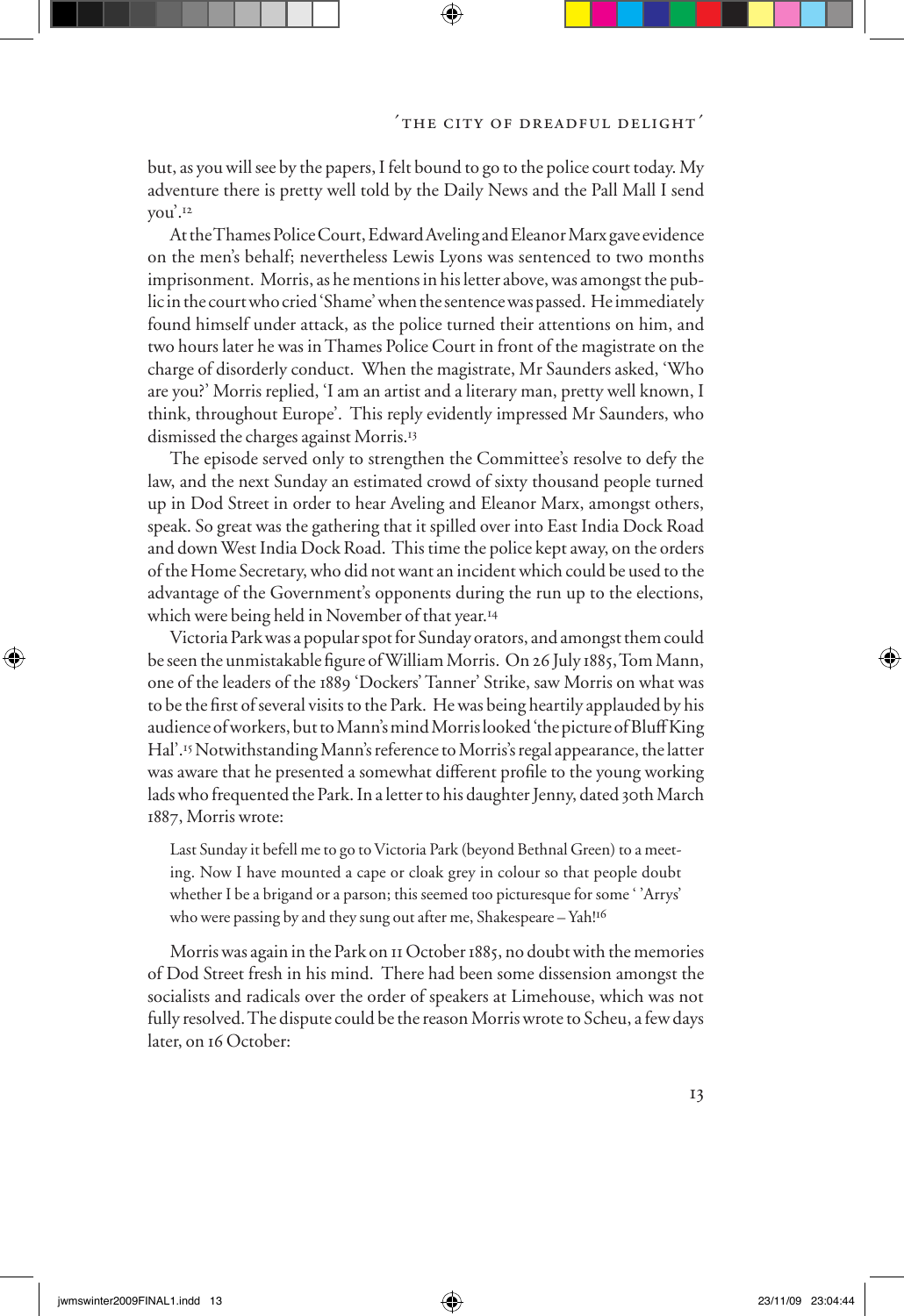It's all right; I am to lecture on Sunday next. I suppose we shall try the Park again, and I will go if I am well enough; but I can't get rid of my sciatica and now I have a cold to boot … I don't know if you saw about Sunday's Victoria Park meeting; I suppose it might be called a success; but after all as far as the League was concerned we were taken in; for `twas a Federation meeting and there was I in a van with the whole gang – including Hyndman.<sup>17</sup>

Soon after, Morris fell ill with severe gout in both feet, and was bedridden for several weeks.

Morris made only one visit to the Park in 1886, on 8 August, after which he wrote to his daughter Jenny:

… and then away Eastward Ho to Victoria Park rather sulky at having to turn out so soon after dinner. Though Victoria Park is rather a pretty place with water (dirty though) and lots of trees. Had a good meeting there also spoke for nearly an hour altogether in a place made noisy by other meetings, also a band not far off. Whereby I was somewhat hoarse for our evening lecture which was Shaw's, not mine, and very good.<sup>18</sup>

Morris was a regular visitor to Victoria Park in 1887 and addressed the crowds there no fewer than five times, on  $27$  March,  $21$  May,  $23$  July,  $21$  August and  $11$ September. On Wednesday 30 March, he noted in his diary:

On Sunday (27 March) I gave my 'Monopoly' [a set speech, with the full title of 'Monopoly: or How Labour is Robbed', which he delivered on several occasions] at the Borough of Hackney Club, which was one of the first workmen's clubs founded, if not the first; it is a big club numbering 1,600 members: a dirty wretched place enough giving a sad idea of the artisans' standard of comfort: the meeting was a full one, and I suppose I must say attentive; but the coming and going all the time, the pie-boy and the pot-boy was rather trying to my nerves: the audience was civil and inclined to agree, but I couldn't flatter myself that they mostly understood me, simple as the lecture was. This was a morning lecture over about two o'clock: I went afterwards with poor Vandenhout to the Hackney Branch as I had to speak at the 'free-speech demonstration' in Victoria Park. Dined on the way off three pence worth of shrimps that I bought in a shop, and ate with bread and butter and ginger beer in a coffee shop, not as dirty as it looked from outside.

I went afterwards to the Demonstration on Free Speech in Victoria Park: as a demonstration it was a failure, I suppose enough fuss hadn't been made about it: but it was a good Sunday afternoon gathering the crowd very quiet and attentive 300 or 400 I should suppose.19

The Free Speech Demonstration was held at 3.30 pm in Victoria Park, under the auspices of the Hackney Branch Socialist League, in order to celebrate the release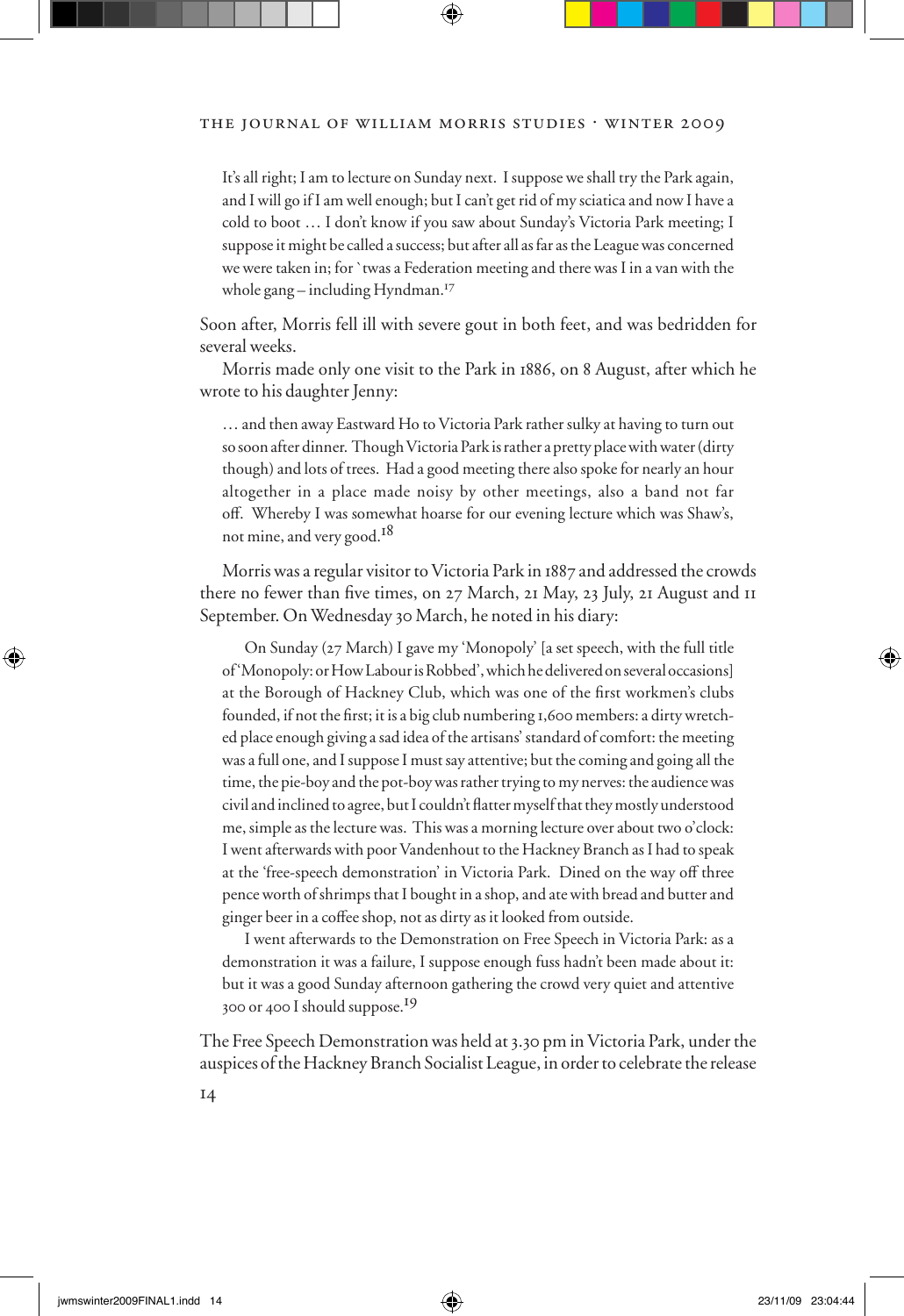from prison of James Allman, one of their members.

In August 1887 Morris again wrote to Georgiana Burne-Jones:

It is a beautiful bright Autumn morning here, as fresh as daisies; and I am not overinclined for my morning preachment at Walham Green but go I must, as also to Victoria Park in the afternoon. I had a sort of dastardly hope that it might rain. Mind you, I don't pretend to say that I don't like it in some way or other, when I am on my legs. I fear I am an inveterate word-spinner and not good for much else.<sup>20</sup>

However, his enthusiasm for speaking in the Park now began to diminish and he came to dread such occasions. He was in the Park in September 1887, but did not return there until May the following year.

#### ii

The activities of the Socialists and the Radicals were being viewed with increasing misgivings by the government. The Victorian ruling class believed that they were confronted with the most serious danger to public order since the Chartist uprising of 1848. *The Times* had praised the execution of the Chicago anarchists, and spoke enviously of the United States where the police carried revolvers and used them without mercy at the first sign of resistance.

The culmination of the Socialists' struggle for the right to free speech came on 'Bloody Sunday', 13 November 1887, when three people died and over two hundred others were injured, some seriously. Three hundred demonstrators were arrested, amongst them two Members of Parliament who later received prison sentences for their part in the event. Eleanor Marx, who was in the thick of action at Parliament Street, said: 'I have never seen anything like the brutality of the police; the Germans and Austrians who know what police brutality can be, said the same to me.'<sup>21</sup>

Briefly, the events which led up to those shameful days in November and December 1887 were as follows: The Metropolitan Federation of Radical Clubs had planned a series of demonstrations and marches in order to protest against Government policies towards Ireland, and the continual harassment of open air speakers by the police. Marches were broken up amidst great violence by the police, marchers were refused entry into Trafalgar Square, and on 8 November, public meetings in the Square were banned.<sup>22</sup>

William Morris, speaking on behalf of the Socialist League, responded to the ban by proposing the setting up of a Law and Liberty League in order to defend the right of free speech. On Sunday 13 November thousands of people converged on Trafalgar Square,<sup>23</sup> which was guarded by four thousand policemen standing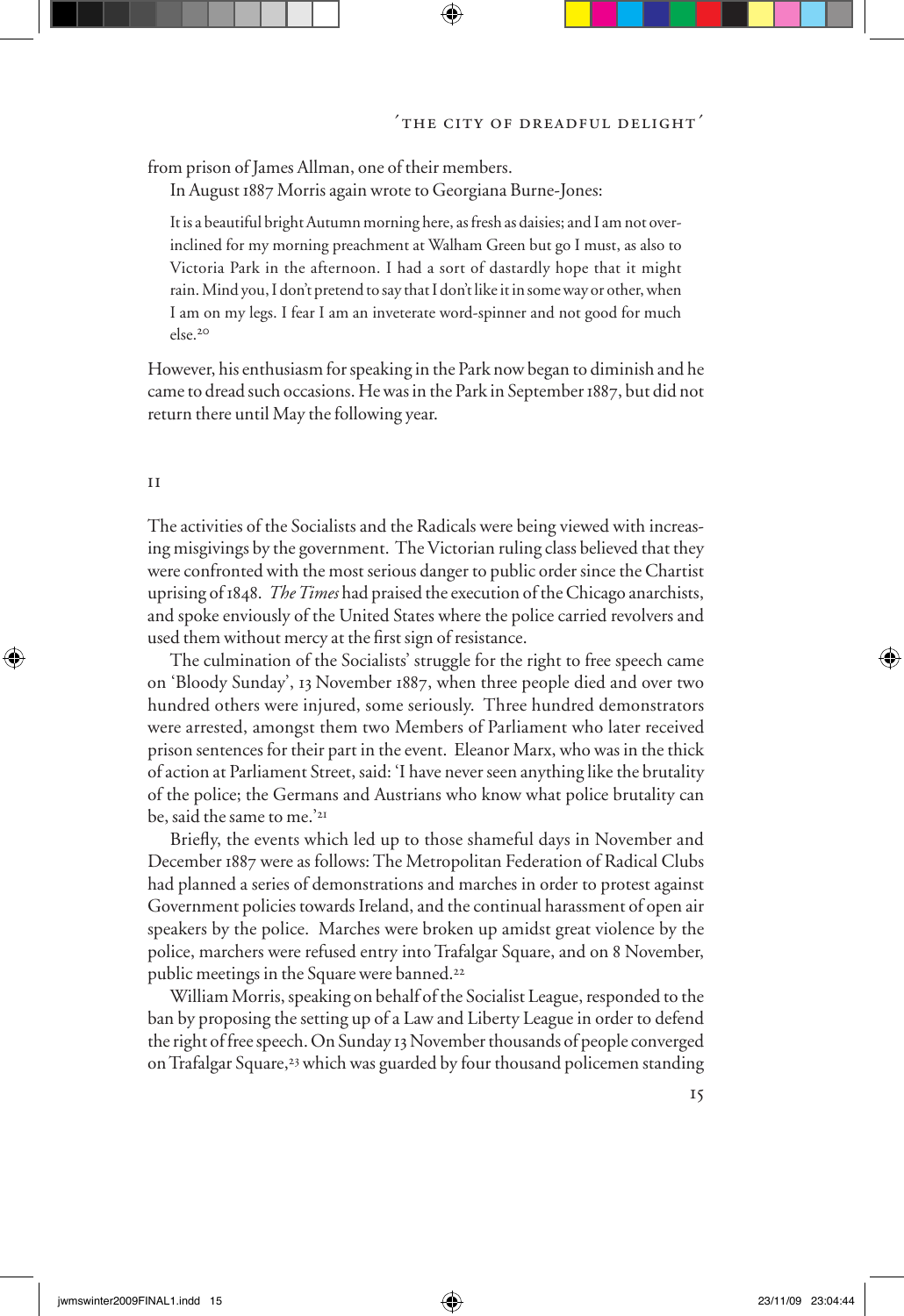in ranks four deep, and three hundred mounted police with batons. Behind the police were three hundred soldiers with fixed bayonets, and in support was a battalion of Life Guards. William Morris and Annie Besant addressed the marchers on the need to resist all attempts to gag free speech. They marched along with George Bernard Shaw, and were lucky to escape being attacked, but Cunninghame Graham, MP for North West Lanark, John Burns MP, and Hyndman, were beaten up. Burns and Graham, though bloodied and cut, were later sentenced to six weeks imprisonment.

A total of three hundred were arrested that day and one hundred and twenty six charged and sentenced to anything from a fortnight to six months hard labour. Seven men went before the Surrey or Middlesex Assizes; all received sentences, one being sentenced to a year's imprisonment. One man received five years penal servitude at the Central Criminal Court. In all one hundred and sixty people were sent to gaol. Of the over two hundred people who were injured, some seriously, three later died of their injuries.

The following Sunday the police were out again in force, charging their horses at the crowds which had collected in Trafalgar Square. A Mr W. Green of 17 Fairfield Row, Bow, who was Secretary of the Bow Branch of the Amalgamated Society of Carpenters and Joiners, wrote:

People were being knocked about recklessly. Those that ran in front or were compelled to run in front were met by this line of policemen who struck out right and left. I saw one knocked down insensible from a full butt punch in the face … I assisted him to a cab.24

Alfred Linnell, a law clerk, should not have been walking about the streets on that cold and foggy Sunday afternoon, but he had nothing better to do. He was a lonely and rather unhappy man. His wife had died, and as he could not look after his three children, two boys and a girl, whilst working in London, he had sent them to relatives. They in turn sent the unhappy children to the workhouse school in Mitcham. On Sunday, 13 November, Linnell took a walk up the road in order to see what was going on in Trafalgar Square.

In Northumberland Avenue he suddenly found himself being charged by a police horse, which trampled upon him, smashing his thigh bone. Linnell was left writhing on the ground until some of the bystanders lifted him gently and carried him to Charing Cross Hospital. After two weeks of agony, he died on 2 December. Neither his children nor his two sisters and their families were informed of his injury, and by the time they found him, it was too late.

The Law and Liberty League found in Linnell a martyr for their cause. They took over all the arrangements for his funeral, which was held on Sunday 18 December; they were supervised by Annie Besant. The cortege began from Great Windmill Street and was headed by a scarlet banner, with a brass band playing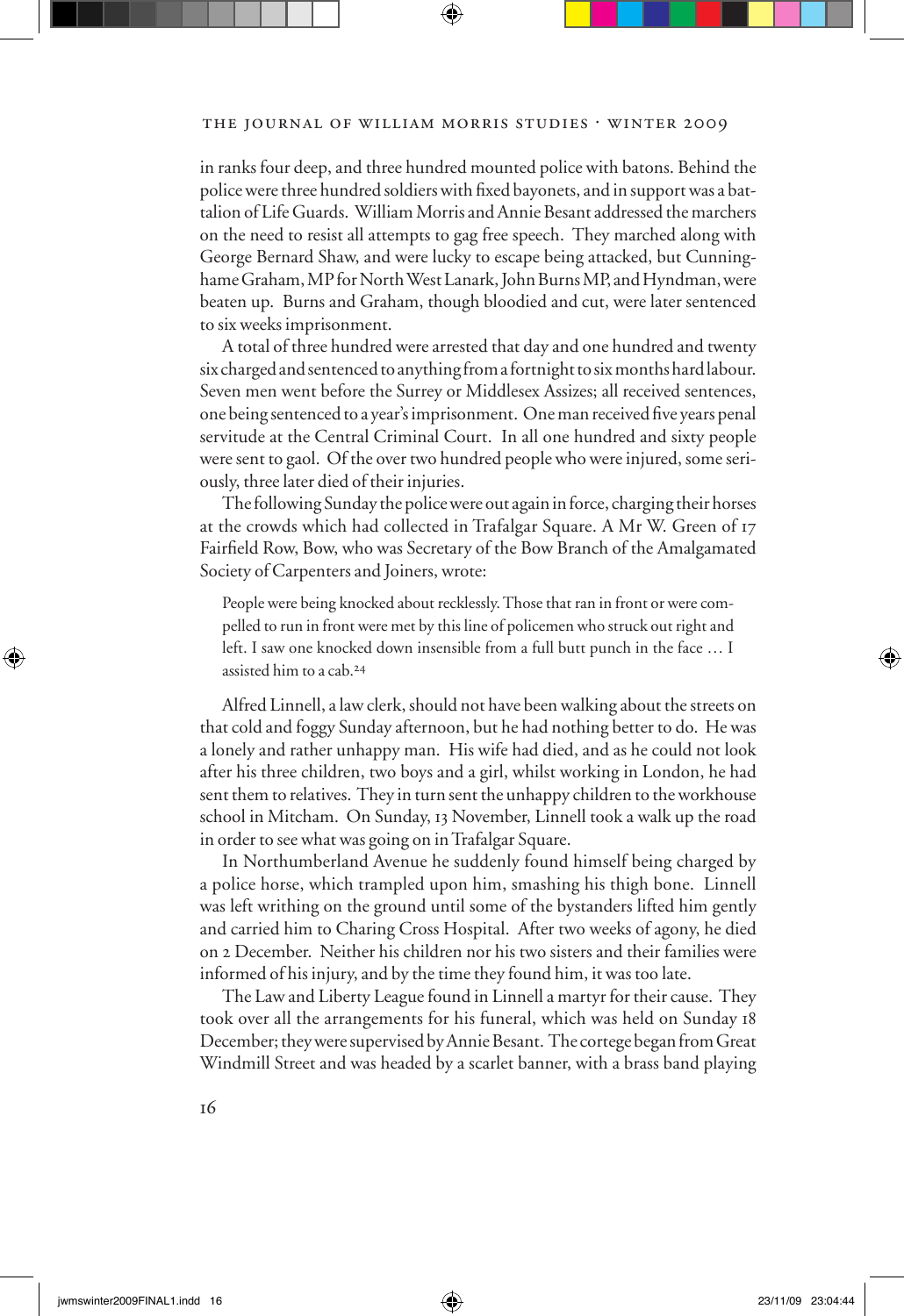Handel's 'Dead March' from *Saul*. Fifty wand bearers, veterans of the Chartist agitation, walked ahead of the open hearse, which carried the words emblazoned on a shield 'Killed in Trafalgar Square'. Over the coffin flew the red flag of the Socialists, the green flag of the Irish, and the red, yellow and green flag of the Radicals. The coffin itself was draped in black and carried a brass plate with the inscription:

Alfred Linnell, aged forty-one. Died December 2 of injuries inflicted by the police in Trafalgar Square, November 20, 1887.

Annie Besant paced slowly on the left of the hearse, with W.T. Stead, Herbert Burrows and Cunninghame Graham. On the right walked William Morris, Robert Darling of the Irish Land League, Frank Scott of the Salvation Army, and James Seddon. Following in a coach with Linnell's family were Dr Richard Pankhurst and his wife Emmeline, and John Burns MP. Eleanor Marx rode in one of the other coaches. The Rev. Stewart Headlam, the controversial clergyman from St Matthew's Church, Bethnal Green, officiated. According to Annie Besant, the steps of St Paul's Cathedral were black with spectators: 'The chimney pot hats stayed on, but all others came off as the coffin went by'.

It was estimated by some sources that more than 100,000 people followed the cortege.25The route took the mourners through Coventry Street and Cranbourne Street, and then they were diverted to Long Acre, Covent Garden and the Strand, up Fleet Street and on to Aldgate, Whitechapel Road and Mile End Road to the City of London and Tower Hamlets Cemetery. It was half past four, raining and dark by the time they reached the entrance, to discover that the main gate was guarded by a hundred policemen; the procession had to squeeze through the narrow path, now called Hamlets Way, and enter from a side gate.

Linnell's grave is situated in Square No. 73 close to the entrance on the right hand side of the cemetery. The plot was paid for by the Law and Liberty League. The walls of the grave were decorated with holly and evergreens. By the aid of a lantern and in an increasing downpour, the Reverend Stewart Headlam read the burial service. William Morris spoke of Linnell's relative obscurity in life. He said:

Our friend who lies here has had a hard life, and met with a hard death; and if society had been differently constituted his life might have been a delightful one. We are engaged in a most holy war, trying to prevent our rulers making this great town of London nothing more than a prison. I cannot help thinking that the immense procession in which we have walked this day will have the effect of teaching a great lesson.26

By matchlight, the choir sang 'A Death Song' composed by Morris and set to music by Malcolm Lawson. Copies of the song were printed in an eight page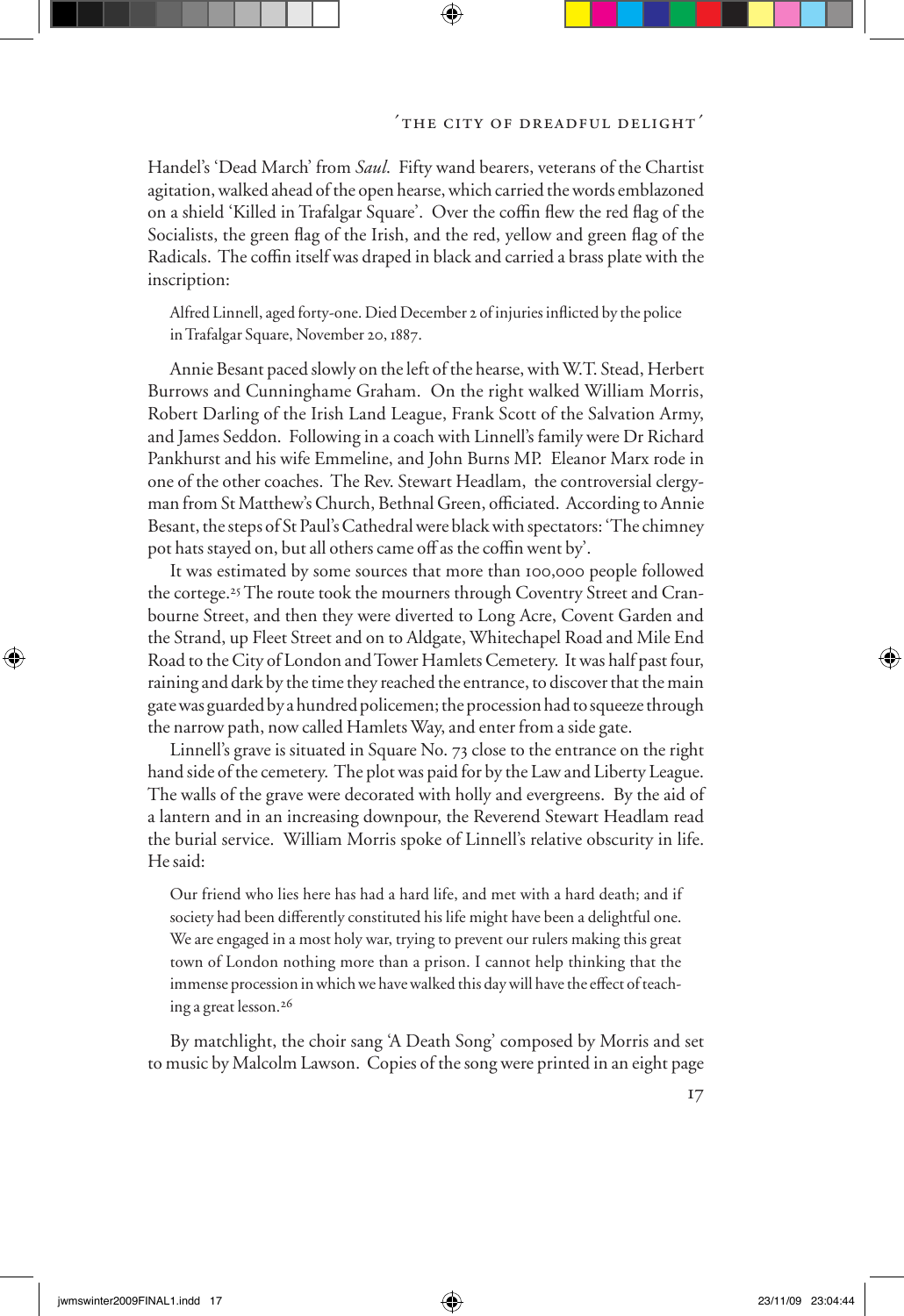#### THE JOURNAL OF WILLIAM MORRIS STUDIES . WINTER 2009

pamphlet with a cover design by Walter Crane and sold all along the route for the benefit of Linnell's orphans.

What cometh here from west to east awending? And who are these, the marchers stern and slow? We bear the message that the rich are sending Aback to those who bade them wake and know. Not one, not one, nor thousands must they slay, But one and all if they would dusk the day.

We asked for them a life of toilsome earning, They bade us bide their leisure for our bread, We craved to speak to tell our woeful learning, We come back speechless, bearing back our dead. Not one, not one, nor thousands must they slay, But one and all if they would dusk the day.

They will not learn; they have no ears to hearken. They turn their faces from the eyes of fate; Their gay-lit halls shut out the skies that darken. But lo! this dead man knocking at the gate. Not one, not one, nor thousands must they slay, But one and all if they would dusk the day.

Here lies the sign that we shall break our prison; Amidst the storm he won a prisoner's rest; But in the cloudy dawn the sun arisen Brings us our day of work to win the best. Not one, not one, nor thousands must they slay, But one and all if they would dusk the day.27

The press attacked Morris for his role in the funeral, but as a result of the publicity he became a recognised champion of the workers all over England.<sup>28</sup>

On 17 June 1888, Morris was once again seen in Victoria Park when he appeared on the platform with Mrs Taylor, and other members of the Socialist League. He was one of the star attractions in the Park, and the authorities began to fear a recurrence of the Trafalgar Square incidents. The East End was now a hotbed of political turmoil, as unions struggled to assert their right to speak for the workers, alongside the Anarchists, the Socialist League and the Social Democratic Federation, all of which had set up branches in various parts of Tower Hamlets, all with the noble purpose of bringing political and social awareness to the masses.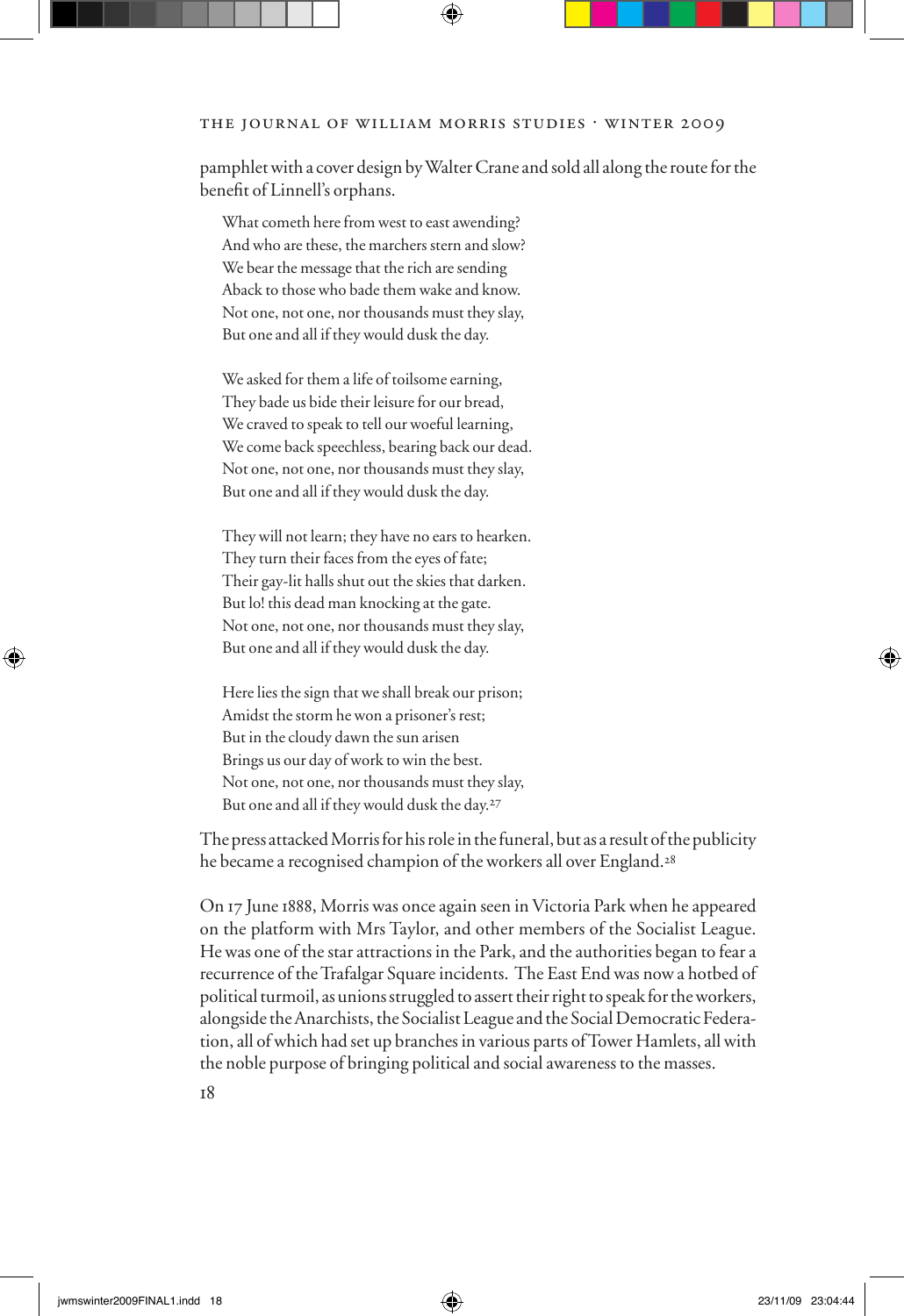#### 'the city of dreadful delight'

The Metropolitan Board of Works, which controlled the Park, secured the consent of the Home Secretary to a by-law forbidding collections to be made in the Park. Since this was a popular way of augmenting funds, the Socialist League took the initiative and called a protest meeting on 10 June at 3.30 pm. The main speaker was Annie Besant, who was greeted enthusiastically by a crowd of around two thousand. After her address she made a collection to ensure that her name was taken down. However, the by-law was not enforced.

#### iii

On 15 June 1888, at a meeting of the Fabian Society, Mrs Clementina Black lectured on her researches into female labour. During the discussion H.H. Champion revealed that Bryant and May's Match Company paid out enormous dividends to their shareholders, whilst denying their workers a fair wage. Annie Besant and Herbert Burrows went to Bow in order to interview some of the girls. They were horrified by their findings: A girl of sixteen earning four shillings a week, living with her sister who earned good money, about eight or nine shillings a week. Out of the girl's earnings, two shillings went towards the rent of one room and she lived on bread and butter and tea, for breakfast and dinner.

Annie Besant immediately published an article in *The Link* on 23 June, on 'White Slavery in London'.29Three days later, she and Burrows stood at the factory gates handing out leaflets to the girls as they came out. Bryant and May's threatened Annie with libel action, and demanded that the girls sign a statement refuting the allegations made in the article. They refused to do so, and three girls were sacked. On 5 July, the whole factory downed tools, and 1200 girls from the wood matchmaking department and three hundred from the box making department, marched out on strike.

This was not the first time the girls had struck. In 1886 they had attempted a strike over a wage cut, as well as unhealthy working conditions. During the recession of the 1880s, the company had cut its labour costs; any opposition or infringement of the strict work rules, resulted in fines which reduced their already minimal take home pay. The girls also lived in dread of developing 'phossy jaw', or necrosis of the jawbone, a debilitating disease caused by ingestion of yellow phosphorus, which caused intense pain and disfigurement, and sometimes even death. The illness reduced the rate of production, and sick girls who could not fulfil their quota would be sacked.

Annie Besant took charge of strike proceedings. On Sunday 8 July, she organised a meeting at Mile End Waste, where Herbert Burrows, Stewart Headlam and Clementina Black addressed the crowds. She also organised a delegation of twelve girls to the House of Commons, and continued to press their cause as a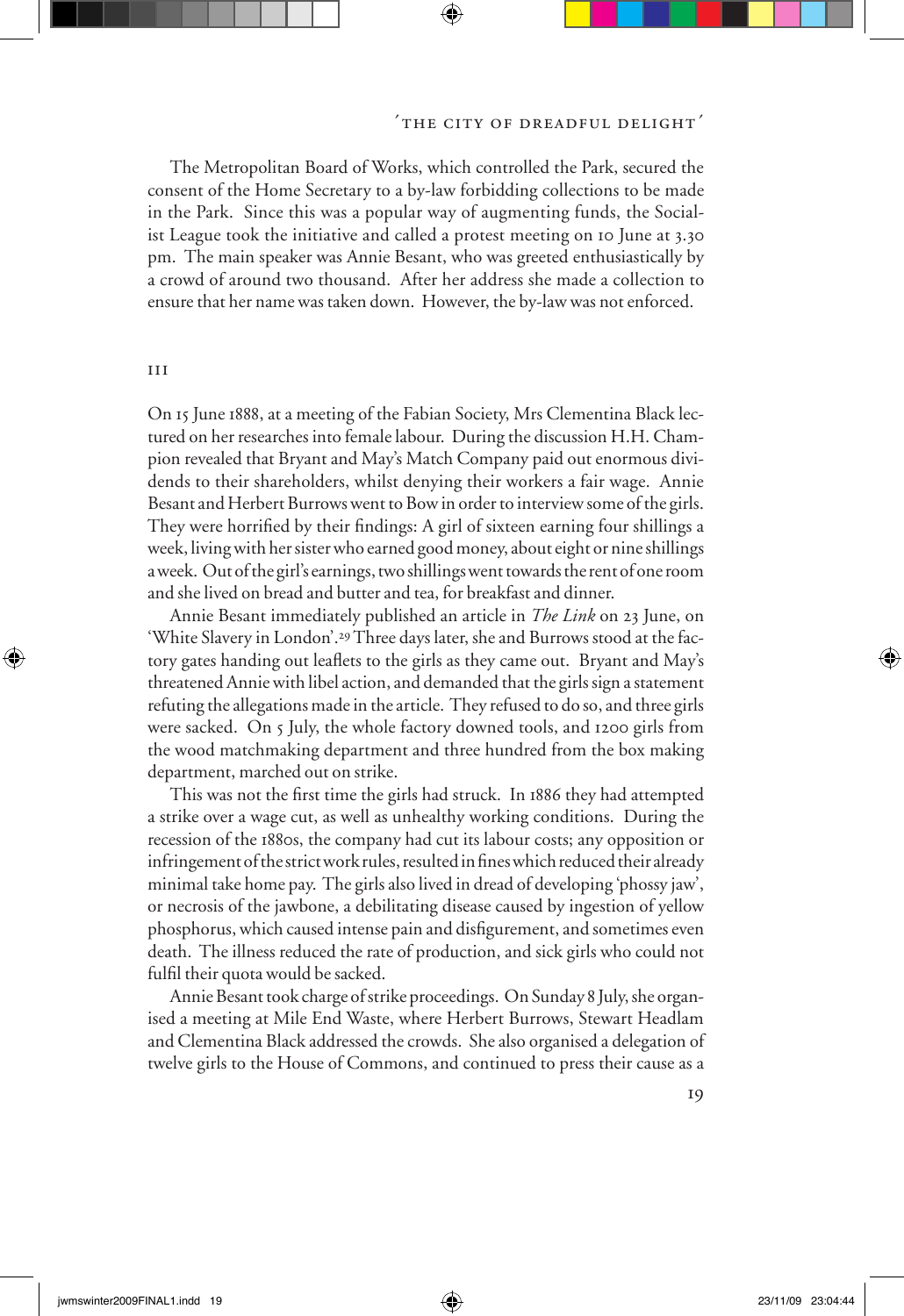national issue in letters to the newspapers, whilst organising collections to support the girls during their struggle.

The Strike, and the proceedings of the House of Lords Sweating Committee, prompted a joint radical anti-sweating demonstration on Sunday 22 July in Hyde Park, in which both the S.D.F. and the Socialist League groups from East London participated. The march began at Beckton Road, Canning Town, traversed East India Dock Road, then turned right on to Burdett Road where it was met by the Limehouse branch of the S.D.F. It then moved on to Mile End Waste where it was met by the Bethnal Green Socialist League, the London Tailors and Machinists Society, and the Berner Street International Working Men's Club.

The march continued picking up groups on its way to Hyde Park where platforms were arranged around the park from where speakers such as John Burns, George Bernard Shaw, Herbert Burrows and Annie Besant addressed the crowd. No. 6 platform was occupied by the Socialist League, and William Morris moved the resolution that:

This meeting, while protesting against the extortion practised under what is known as the sweating system, points out that this is a necessary result of production for profit, and must continue until that is put and end to, and it therefore calls upon all workers to combine in order to bring about the Social Revolution which will place the means of production and exchange in the hands of the producers.30

Bryant and May, greatly embarrassed by this unwelcome publicity, caved in and ceded to the strikers' demands. The strike has gone down in history as the first successful strike by women, organised by a woman.

On 18th November, a huge demonstration was organised by the Socialist League in Victoria Park, in commemoration of the first anniversary of the execution of the Chicago Martyrs. Lucy Parsons, the widow of one of the anarchists, addressed the crowd. The conservative *East London Observer* (24 November 1888) described the proceedings:

Two extemporised platforms in the shape of excursion vans were placed in position round which immense crowds soon congregated. The chief attraction at the one was Mrs Lucy Parsons, the wife of one of one of the Chicago anarchists who met his death at the hands of the law. She was a dark – almost mulatto – looking woman, attired in black, and her utterances, displaying a limited knowledge of grammar, were listened to with the deepest attention. At the other platform the cynosures of all eyes were Mr William Morris and Mr Cunninghame Graham. From both these platforms such arrant nonsense was cast forth about the 'downtrodden working men' and 'tools of the wealthy' which, of course, was cheered to the echo.31

The above extract leaves us in no doubt as to where the editor's sympathies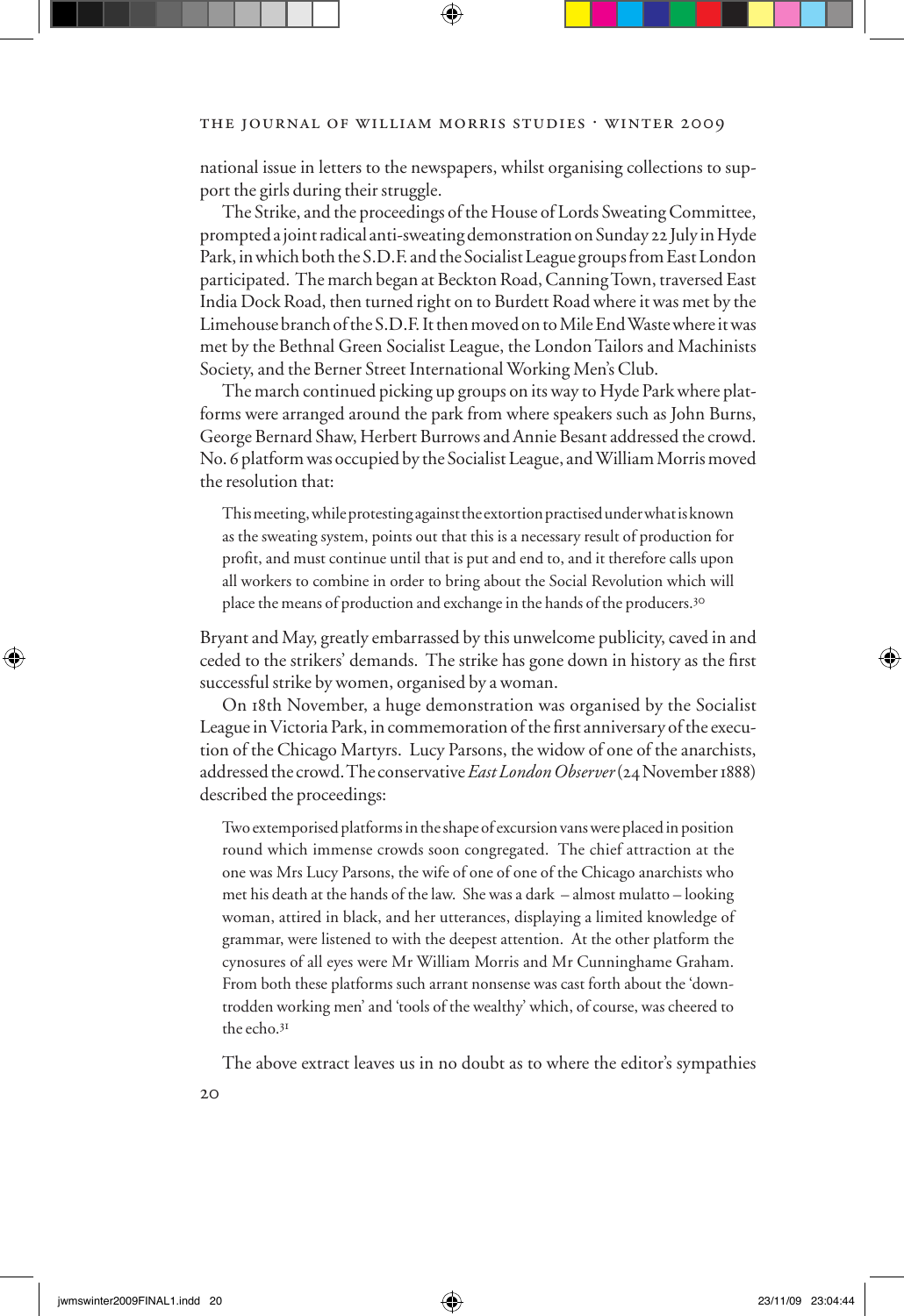lay. (Incidentally, Morris describes Mrs Parsons as being of American Indian appearance, with speech that was pure Yankee!)32This apart, the above newspaper account is at variance with the following letter Morris wrote to Jenny on 17 November:

I am going to Nottingham tonight to lecture tomorrow and have got to finish my lecture before I go, so I have not much time to write a long screed.33

So, despite the newspaper's assertions, Morris was not in Victoria Park on 18 November.

The Berner Street International Working Men's Club, which joined in the Hyde Park rally, was already well known to William Morris. In 1884, a Society of Jewish Socialists had set up an International Workers Educational Club and its founders became patrons of the radical Yiddish newspaper *Der Arbeter Fraint*. In February 1885, the club took over premises at 40, Berner Street (now Henriques Street), described as a narrow slum thoroughfare off Commercial Road, where they now called themselves the International Workingmen's Educational Association. No. 40 was an old wooden two-storey building; the club room could hold about two hundred people and contained a stage. The predominantly Jewish club was open to Socialist League branches, and Morris lectured there to mixed ethnic groups. On Tuesday 27 March 1888, his play, *The Tables Turned, or Nupkins Awakened* was performed there, as part of a benefit concert in aid of the Yiddish radical newspaper *Der Arbeter Fraint*.<sup>34</sup>

Morris addressed the Berner Street Club on 2nd February 1886, 22 September 1888, and again on 8 June 1890. On 17 June his *Tables Turned* was repeated to a crowded house at the Princes Square Club, after which recitations and songs both in English and German, as well as dancing, continued to a late hour. The Socialist League was a great deal more sympathetic to its alien comrades than the S.D.F.<sup>35</sup>

On 9 April 1889, Morris was again at Commercial Street, this time delivering a lecture illustrated by lantern-slides on 'Gothic Architecture', at a meeting sponsored by the Guild and School of Handicraft, in the lecture room of Toynbee Hall for students of the University Settlements scheme. The Guild and School of Handicraft had been set up at Toynbee Hall by C. R. Ashbee, an ardent admirer of Morris, and one of the pioneers of the Arts and Crafts Movement in England. He was later to buy Morris's printing press, when it was put up for sale after the latter's death.<sup>36</sup>

Edward Thompson makes the point that, despite Morris's earnestness in trying to fill the role of the active agitator and propagandist, he often felt that his reputation as a poet and artist-designer hindered his progress. However, his wealthy middle-class background provided an even greater divide. It would be true to say he did not really understand the people he most wanted to reach. The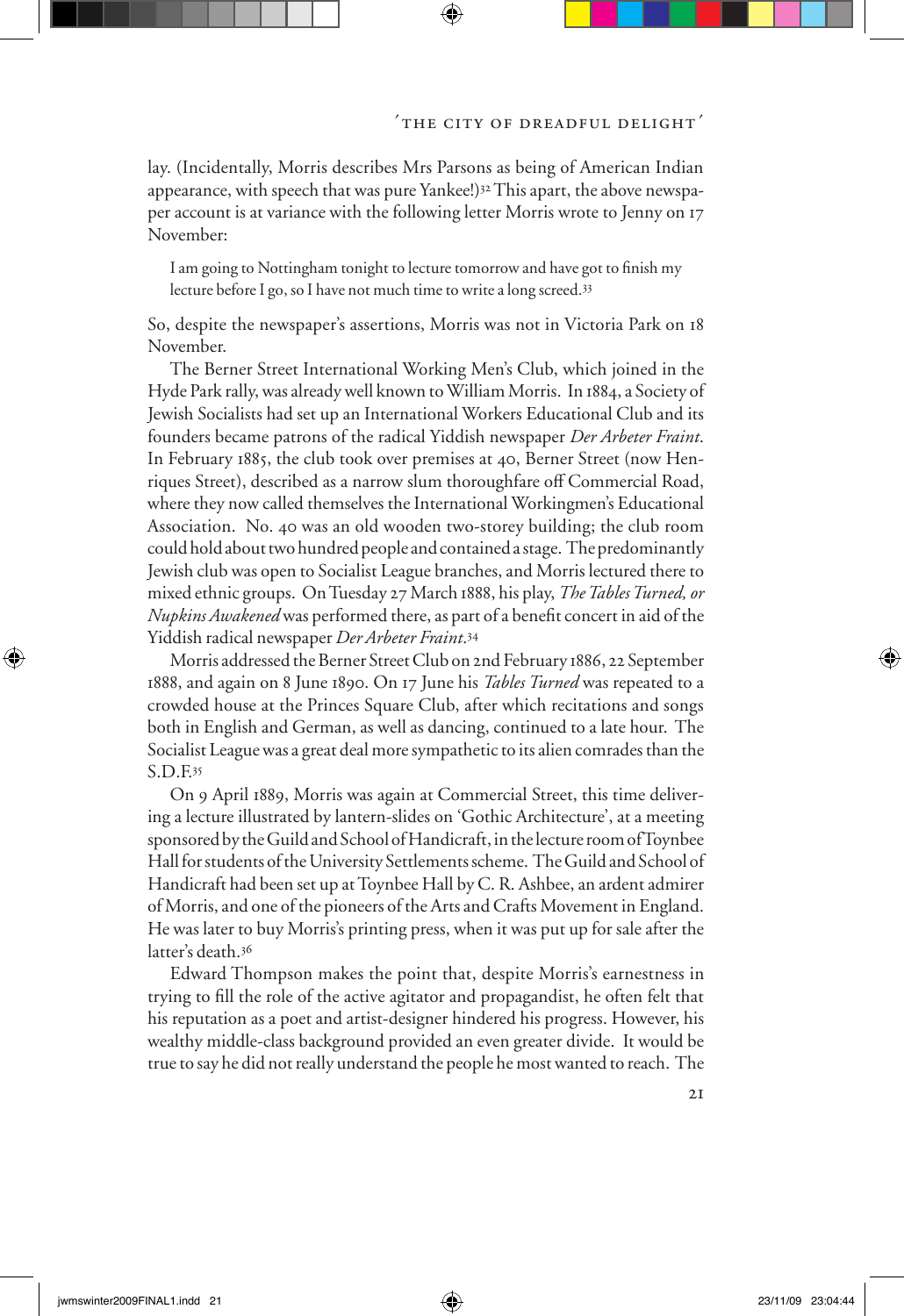#### THE JOURNAL OF WILLIAM MORRIS STUDIES . WINTER 2009

working classes had hitherto been viewed from a distance, but the socialist in him now wanted to reach out to the workers who would form the foundation of the Socialist Party. But his forays into the East End only served to underline the intellectual and spiritual deprivation of the worker and this knowledge filled him with a sense of shame: 'a sense of shame in one's own better luck not possible to express – that the conditions under which they live and work make it difficult for them even to conceive the sort of life that a man should live.'<sup>37</sup>

On 8 June 1890, the fifth anniversary of the Berner Street Club, the hall was colourfully decorated and illuminated and packed with workers in their holiday attire accompanied by their wives and children. At half past five, after tea was over, William Morris, in his capacity of Chairman, gave the signal for the speeches to begin. He opened the meeting with a brief but informative speech, praising the club for its endless dedication, and observing that English comrades could take an example from it. Jewish immigrants had not come to England for fun, but were driven here by despotism and discrimination, with the tragic experience of leaving their homeland and arriving here with the hope of finding a quieter and humane life. Instead they found the terrible sweating system. New troubles began for them, and they sank into further depths of despair, until the International Working Men's Club brought renewed hope to the hearts of Jewish workers – the message of Socialism. Morris's words, we gather, were well received.

Later, an interval collection was announced by Morris, following which May, his daughter, and Sergius Stepniak went around with the plates, whilst the choir of the Hammersmith branch of the Socialist League sang Morris's lyric: 'Down among the Dead Men'. The sum realised was  $\pounds$  2 6s 5d. Tables were then withdrawn, and dancing commenced.<sup>38</sup>

The brutal treatment of Jews and the pogroms in Russia brought a fresh stream of refugees to London. *Commonweal* and *Der Arbeter Fraint* announced a meeting on 1 November 1890, organised by the Club in the Great Assembly Hall at Mile End, in order to protest against the persecution of Jewish comrades in Russia. An impressive line-up of speakers was announced, but on the Thursday before the meeting, Charringtons withdrew their permission for use of the hall, probably on the instigation of Samuel Montagu and Herman Adler.39 The demonstration took place instead outside on the Waste, and attracted a massive audience. Along with William Morris were Eleanor Marx, Edward Aveling and Cunninghame Graham. This was to be Morris's last known appearance in the East End.<sup>40</sup>

One of the highlights of the Socialists' calendar was the excursion to Epping Forest, the vicinity of Morris's birthplace. The outing was organised by the Socialist League, and attended by various groups, but it is not clear whether Morris actually attended these excursions. Besides singing, revelry, songs in different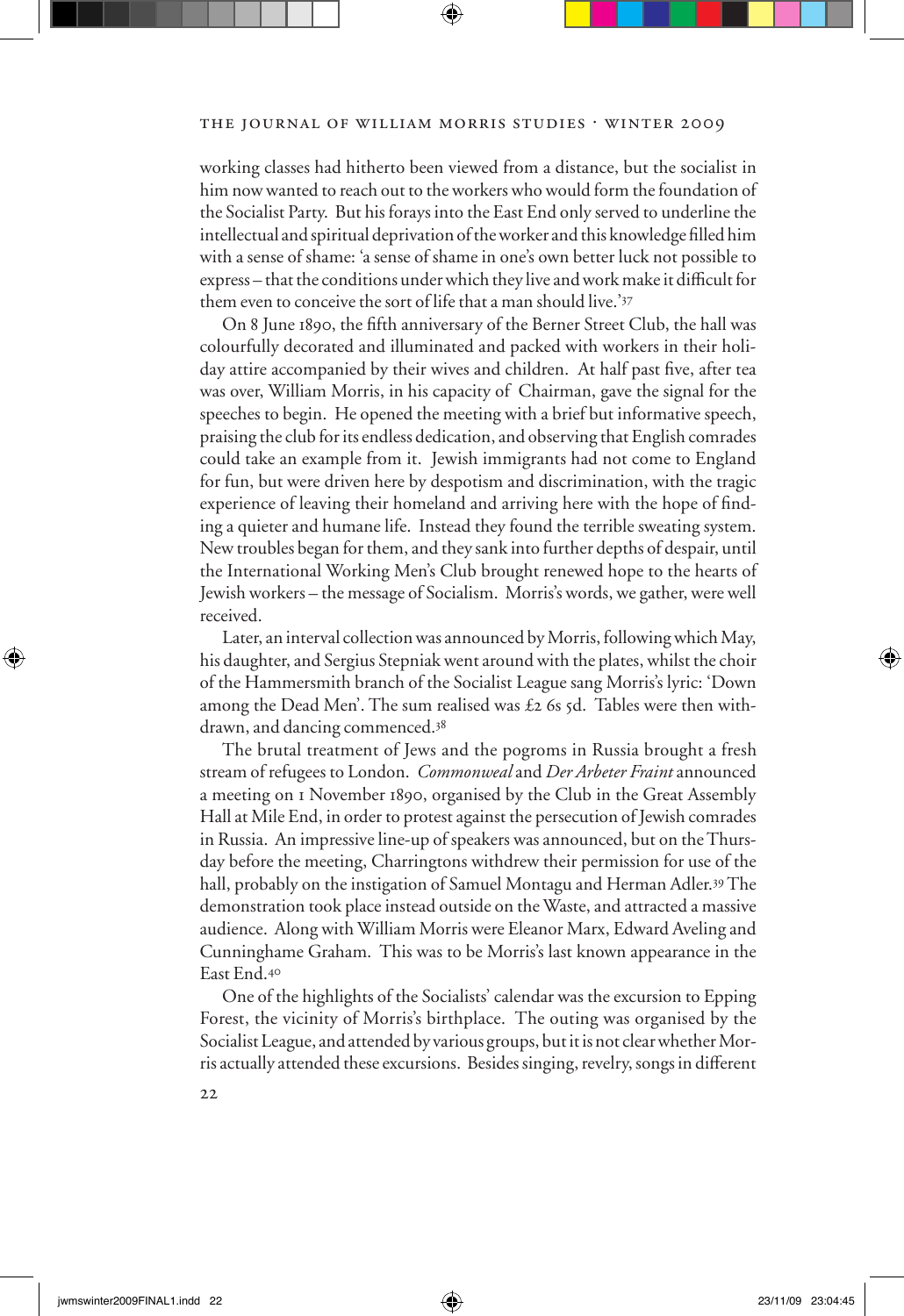languages, dances and games, there were speeches, and a great deal of literature was sold. There were also a large number of police both mounted and on foot, waiting for an opportunity to perform their duty. One of the constables tried to coax a young member of the League into selling him a ticket for refreshments so that he could make an arrest for illegal trading!<sup>41</sup>

The above events describe only those occasions on which William Morris was known to have addressed the public or participated in meetings in the East End of London. *Commonweal* regularly listed dates and events organised by the Socialist League, and it is possible that Morris attended some of these occasions, but was not mentioned by name.

Although we know, for instance, that in the first performance of *The Tables Turned, or Nupkins Awakened,* Morris himself took the role of the Archbishop of Canterbury, it is not clear from the announcements listing the dates of performances by The Commonweal Company at 40 Berner Street, advertised in *Commonweal,* for instance on 28 January, 4 February, 14 March and 27 March 1888,whether he continued to take this role in some or any subsequent performances.<sup>42</sup>

By 1890, the Socialist League had fallen victim to internal dissensions. Morris and others left, forming the Hammersmith Socialist Society from the Hammersmith branch of the League. From that year onwards, his forays into the East End ceased. He was becoming increasingly unwell, and his newly established Kelmscott Press occupied much of his attention. However, his socialist fervour never ceased, despite his failing health.

When William Morris died on 3 October 1896, his family doctor said of him 'he died a victim to his enthusiasm for spreading the principles of Socialism'.<sup>43</sup> The East End of London can say with justifiable pride that they were privileged to have shared in that enthusiasm.

## chronology of william morris's appearances in the east end

**NOTES** 

DATE LOCATION

| 3 January 1884            | 166 Bethnal Green Road, Tee-To-Tum  |
|---------------------------|-------------------------------------|
| 8 April 1884              | St Jude's Church, Commercial Street |
| 27 April 1884             | 166 Bethnal Green Road, Tee-To-Tum  |
| 29 October 1884 Limehouse |                                     |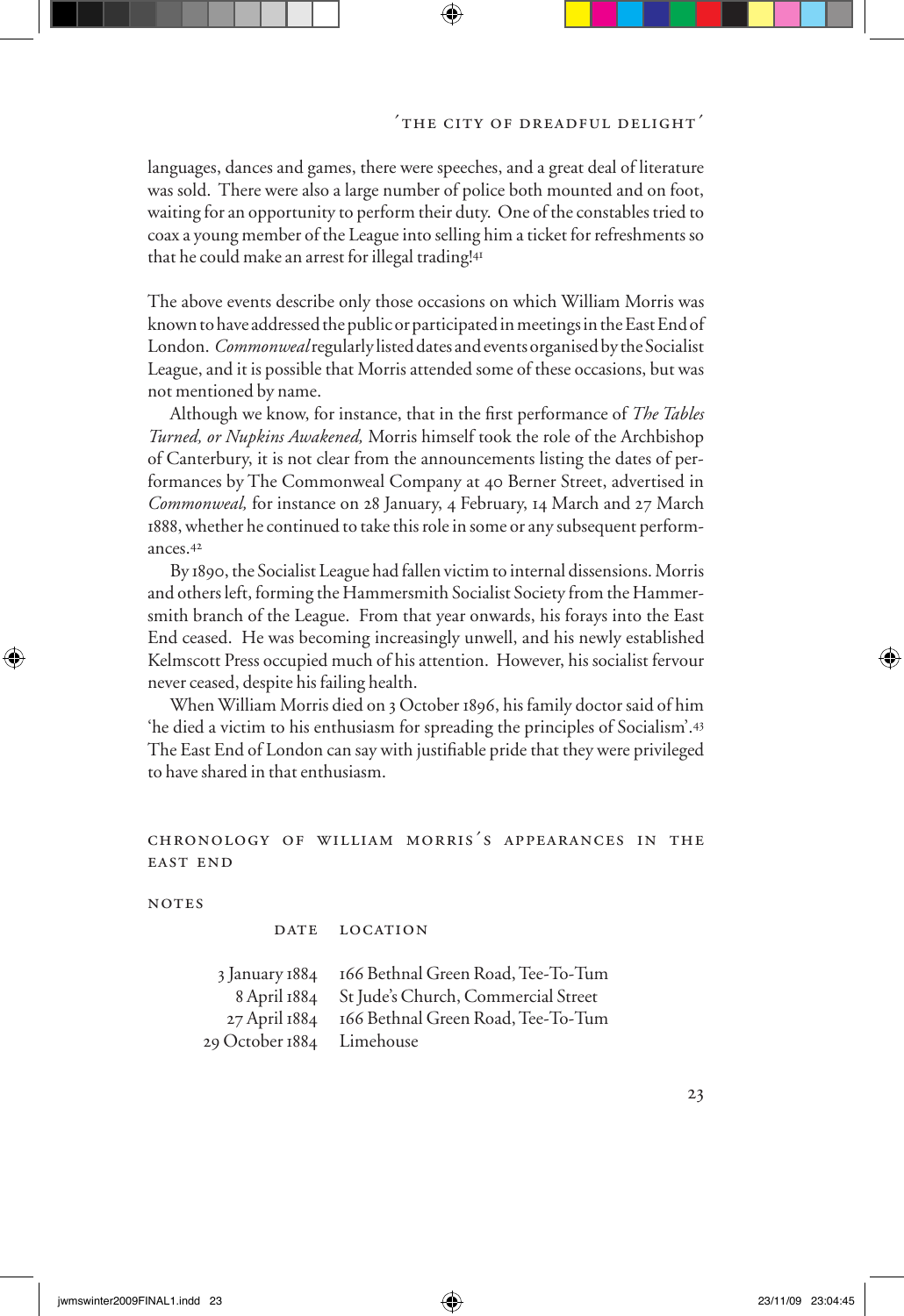| 9 November 1884   | 13 Redman's Road Mile End                        |
|-------------------|--------------------------------------------------|
| II January 1885   | Hoxton Academy Schools, Hoxton                   |
| 29 March 1885     | 110 White Horse Street, Stepney Socialist League |
|                   | Club                                             |
| 12 April 1885     | Academy Schools, Hoxton                          |
| 24 May 1885       | 110 White Horse Street, Stepney Socialist League |
|                   | (SL) Club                                        |
| 26 July 1885      | Victoria Park                                    |
| 8 August 1885     | Stratford Branch SL                              |
| 16 August 1885    | Exchange Coffee House, Pitfield Street, Hoxton   |
| I September 1885  | Swaby's Coffee House, 103 Mile End Road, near    |
|                   | Eagle Place                                      |
| 22 September 1885 | Thames Police Court, Stepney (before magistrate  |
|                   | Mr Saunders)                                     |
| II October 1885   | Victoria Park                                    |
| 24 January 1886   | Hackney Branch Rooms, 23 Audrey Street,          |
|                   | Hackney Road                                     |
| II July 1886      | Hoxton Branch SL, 2 Crondel Street               |
| 2 February 1886   | International Workingmen's Education Club, 40    |
|                   | Berner Street                                    |
| 5 June 1886       | Stratford Branch SL                              |
| 8 August 1886     | Victoria Park                                    |
| 24 August 1886    | Mile End Branch Socialist League, 108 Bridge     |
|                   | Street                                           |
| 13 October 1886   | Congregational Schools, Swanscombe St, Barking   |
|                   | Road                                             |
| IO November 1886  | Broadway, London Fields, Hackney                 |
| 6 March 1887      | Hoxton Branch SL, 2 Crondel Street               |
| 13 March 1887     | Hackney Branch Rooms, 23 Audrey Street, Hack-    |
|                   | ney Road                                         |
| 27 March 1887     | Borough of Hackney Club, Haggerston              |
| 27 March 1887     | Victoria Park                                    |
| 24 April 1887     | Morley Coffee Tavern Lecture Hall, Mare Street,  |
|                   | Hackney                                          |
| 21 May 1887       | Victoria Park                                    |
| 12 June 1887      | Hackney Branch Rooms, 23 Audrey Street, Hack-    |
|                   | ney Road                                         |
| 3 July 1887       | Broadway, London Fields, Hackney                 |
| 23 July 1887      | Victoria Park                                    |
| 21 August 1887    | Victoria Park                                    |
| 21 August 1887    | Globe Coffee House, High Street, Hoxton          |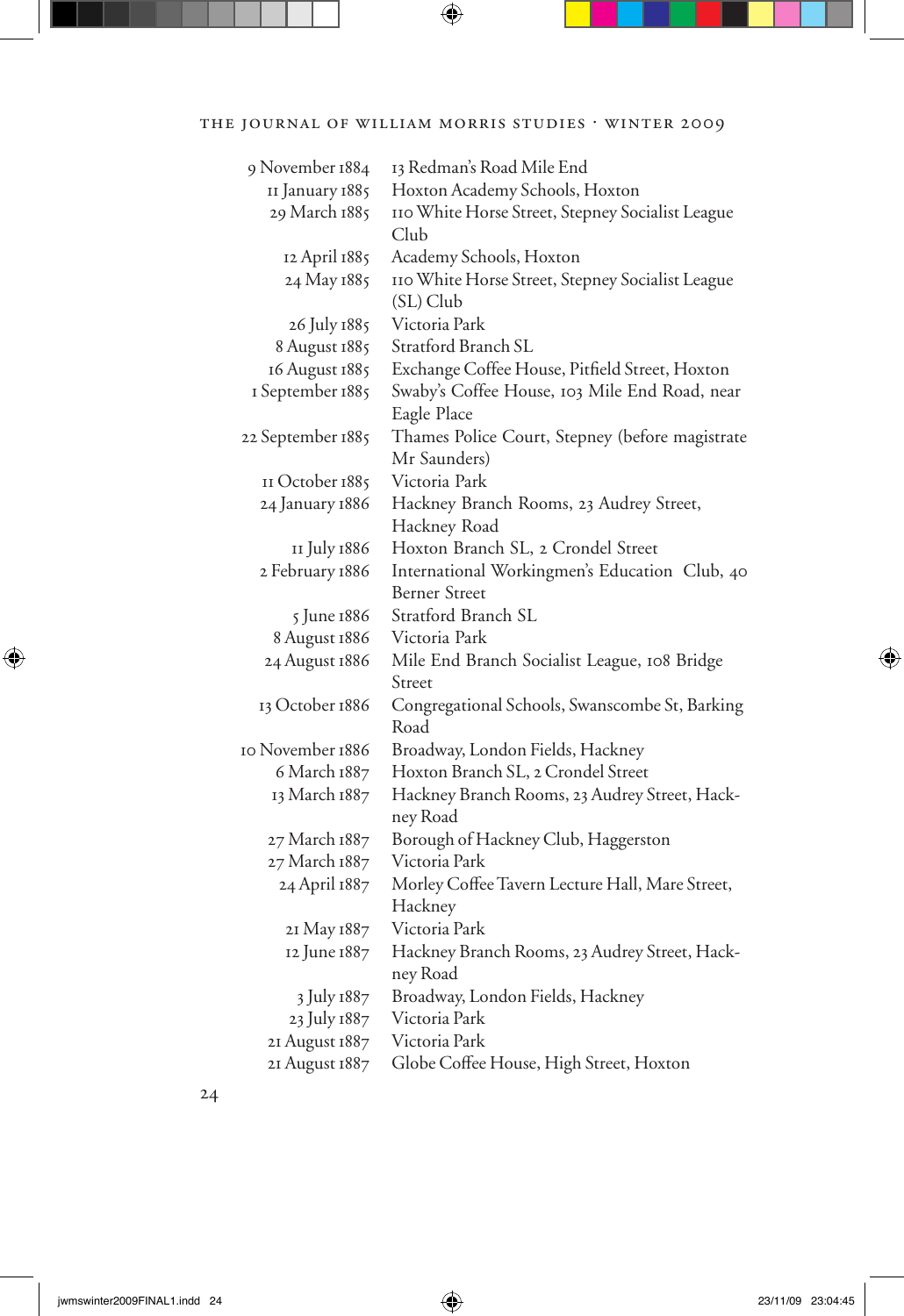### 'the city of dreadful delight'

| II September 1887 | Victoria Park                                          |
|-------------------|--------------------------------------------------------|
| 25 September 1887 | Hoxton Church                                          |
| 27 September 1887 | Mile End Waste                                         |
| 18 December 1887  | Bow Cemetery, Southern Grove (now Tower Ham-           |
|                   | lets Cemetery)                                         |
| 27 March 1888     | Nupkins Awakened performed at International            |
|                   | Workingmen's Education Club, 40 Berner Street.         |
|                   | Morris did not take part, as he was in Scotland at the |
|                   | time.                                                  |
| 17 April 1888     | Mile End Socialist Hall, 95 Boston Street, Hackney     |
| 17 April 1888     | Workingmen's Radical Club, 108 Bridge Street,          |
|                   | <b>Burdett Road</b>                                    |
| 12 May 1888       | William Morris writes on the East End - 'Notes and     |
|                   | News', Commonweal.                                     |
| 16 June 1888      | International Club, 23 Princes Square, Cable Street    |
| 17 June 1888      | Victoria Park, Morris and Mrs Taylor                   |
| 30 June 1888      | <b>Epping Forest Picnic</b>                            |
| 22 September 1888 | International Workingmen's Education Club, 40          |
|                   | <b>Berner Street</b>                                   |
| 9 April 1889      | Toynbee Hall                                           |
| 27 June 1889      | New Labour Club, 5 Victoria Park Square, Bethnal       |
|                   | Green                                                  |
| 8 June 1890       | International Workingmen's Education Club, 40          |
|                   | <b>Berner Street</b>                                   |
| I November 1890   | Mile End Waste                                         |

- 1. *Commonweal*, 'Notes and News', 15 December 1888, p. 397. In Nicholas Salmon, ed, *William Morris: Journalism, Contributions to Commonweal, 1885–1890*. Bristol: Thoemmes Press, 1996, pp. 490–491. Subsequently Salmon, *Journalism*. James published his essay 'London', with illustrations by James Pennell, in the December issue of *Century Magazine*, vol. 37, pp. 219–39.
- 2. Nicholas Salmon with Derek Baker, *The William Morris Chronology*, Bristol: Thoemmes Press, 1996, 292 pp. Subsequently Salmon, *Chronology*; Eugene LeMire, *The Unpublished Lectures of William Morris*, Detroit: Wayne State University Press, 1969, provides 'A Calendar of William Morris's Platform Career', pp. 234–290, although this is not complete. Subsequently LeMire.
- 3. Fiona MacCarthy, *William Morris. A Life for Our Time*. London: Faber & Faber, 1994, 780 pp. Subsequently MacCarthy.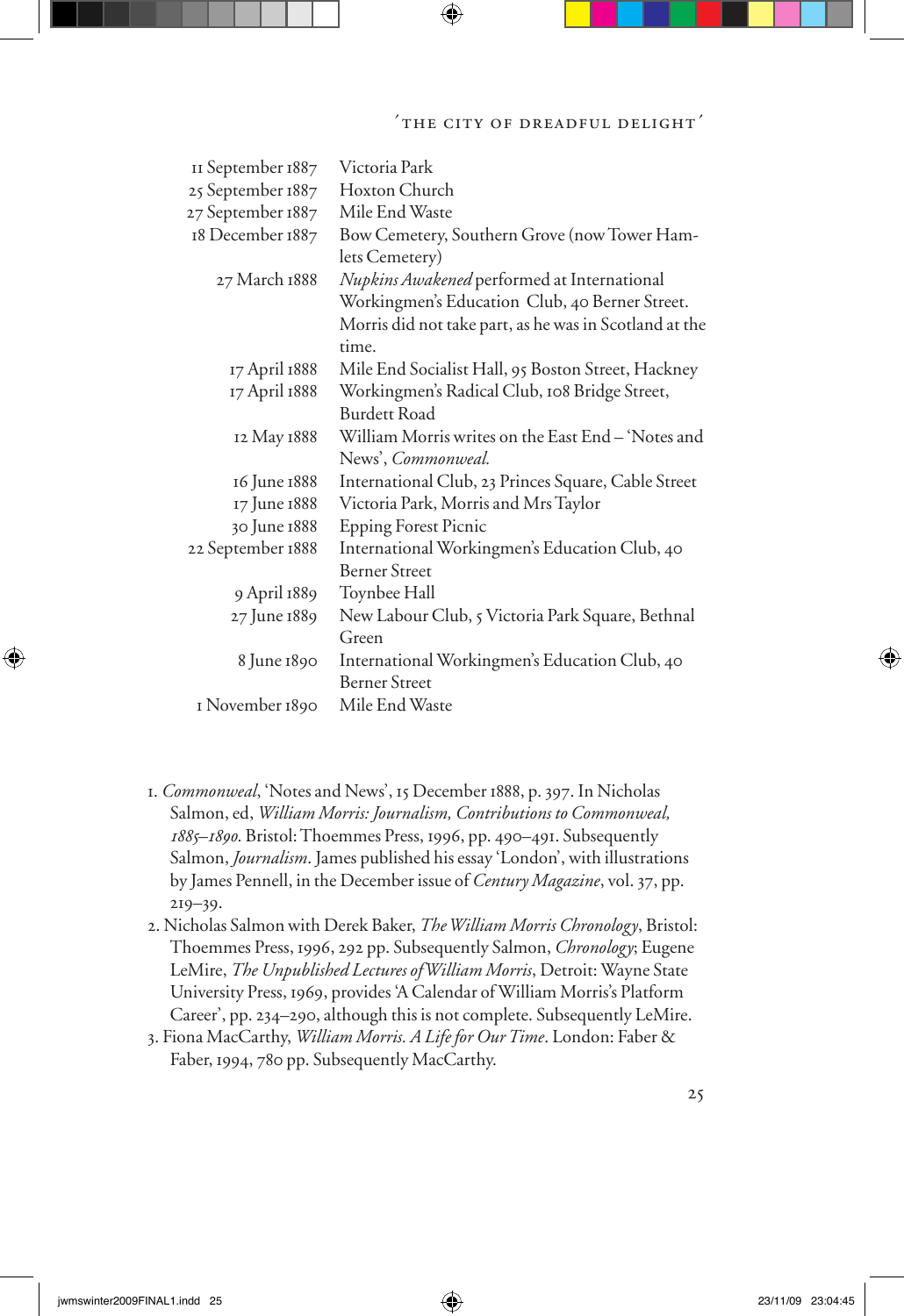- 4. Norman Kelvin, ed, *The Collected Letters of William Morris*, 4 vols in 5, Princeton, N.J.: Princeton University Press, 1984–96, II, p. 227. Subsequently Kelvin, *Letters*.
- 5. 'The Lesser Arts' in May Morris, ed, *The Collected Works of William Morris*, 24 vols, London: Longmans, Green and Co., 1910–125, XXII, p. 26. Subsequently *Collected Works*.
- 6. Kelvin, *Letters*, II, p. 231.
- 7. William Morris, 'How I Became a Socialist', 1894, in *Collected Works*, XXIII, p. 278.
- 8. What Socialists Want. Delivered on several occasions, the first being 6 November 1887 at Fulham Liberal Club, Fulham, London; http://www. marxists.org/archive/morris/works/1887/want.htm [as accessed 11 August 2009].
- 9. LeMire records Morris's speech to the Fourth Annual Loan Exhibition (p. 242). He also informs us (p. 300), that portions of the speech appear on May Morris, ed, *William Morris: Artist, Writer, Socialist*, Oxford: Blackwell, 1936, II, pp. 164–9. Afterwards *AWS*. For Canon Barnett, see J.A.R. Pimlott, *Toynbee Hall. Fifty Years of Social Progress*, London: J.M. Dent, 1935, 315 pp, and Standish Meacham, *Toynbee Hall and Social Reform, 1880–1914*, New Haven and London: Yale UP, 1987, 211 pp.
- 10. Kelvin, *Letters*, II, p. 438.
- 11. John Edward 'Jack' Williams, S.D.F. activist; E.P. Thompson, *William Morris: Romantic to Revolutionary*, 1955, London: Merlin Press, 1977, p. 284, note 3. Subsequently Thompson.
- 12. Kelvin, *Letters*, II, p. 454.
- 13. Yvonne Kapp, *Eleanor Marx. The Crowded Years, 1884–1898, volume II*, London: Virago, 1979, p. 70. Subsequently Kapp II.
- 14. Kapp II, p. 70.
- 15. Tom Mann, *Memoirs*, pp. 48–49; in Thompson, pp. 312–3.
- 16. Kelvin, *Letters*, II, p. 634.
- 17. Kelvin, *Letters*, II, p. 467.
- 18. Kelvin, *Letters*, II, p. 562.
- 19. Florence Boos, ed, *William Morris's Socialist Diary*, London and New York: Journeyman Press, 1985, pp. 45–6. Note 15 suggests the spelling Vanderhout, and Note 151 describes the occasion of the demonstration.
- 20. Kelvin, *Letters*, II, p. 686, where the letter is dated 'Late Summer'.
- 21. Kapp II, p. 228. Accounts of Bloody Sunday may also be found in Thompson, pp. 488–91, and in MacCarthy, pp. 567–70.
- 22. Kapp II, p. 223.
- 23. Kapp II, p. 226
- 24. Kapp II, p. 236.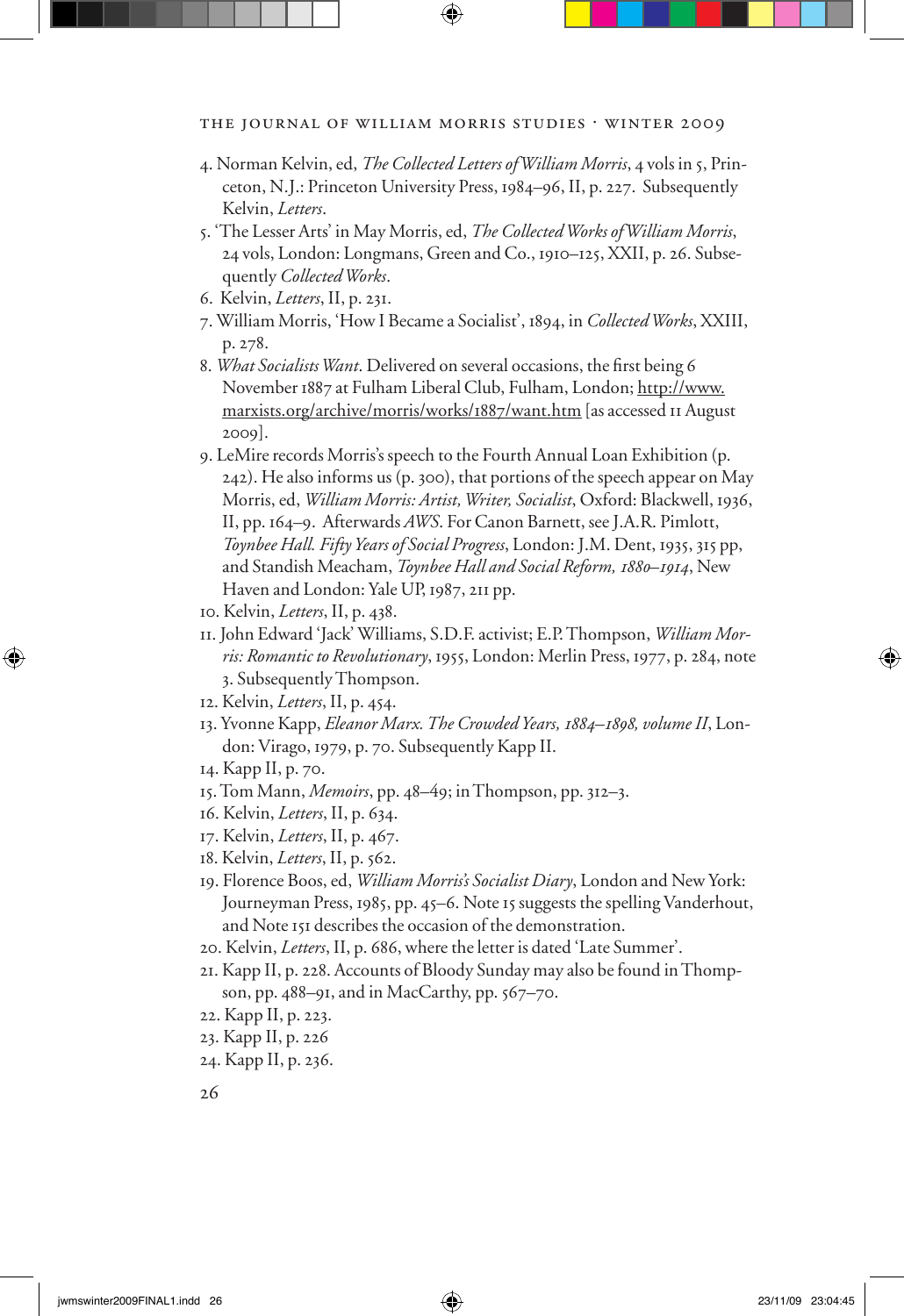- 25. Kapp II, p. 240 attributes an estimate of 120,000 to 'some journalists'.
- 26. Morris's speech is given in Thompson, pp. 494–5, and in MacCarthy, pp.  $572 - 3.$
- 27. *Collected Works*, IX, p. 124. The score of the 'Death Song' is reproduced in Kapp II, pp. 244–7.
- 28. MacCarthy asserts that from this time Morris became Socialism's 'grand old man'. (p. 573)
- 29. Anne Taylor, *Annie Besant, A Biography*, Oxford and New York: Oxford University Press, 1992, pp. 207–8. Subsequently Taylor.
- 30. Taylor (p. 210) mentions this meeting, but makes no reference to Morris, and records that it was the 'match girls' who voted for a resolution calling for the formation of the Matchmakers' Union. Salmon, *Journalism* (p. 201), following LeMire (p. 273), records that 'Morris gave an open-air speech at an anti-sweating demonstration sponsored by various socialist bodies in Hyde Park'. Morris wrote about the victory of the 'match-girls' over 'the blameless firm of Bryant and May' in *Commonweal*, 28 July 1888 (Salmon, *Journalism*, pp. 438–9).
- 31. *East London Observer*, 24 November 1888.
- 32. Kelvin, *Letters*, II, p. 837.
- 33. Kelvin, *Letters*, II, p. 836. Note 1 (p. 838) confirms that Morris lectured in Nottingham on the 18th.
- 34. *The Tables Turned; Or Nupkins Awakened: A Socialist Interlude*. London: Office of *The Commonweal*, 1887. In *AWS* vol. 2, pp. 528-567.
- 35. Salmon, *Journalism*, pp. 158, 205–6, and 228 confirms these as scheduled dates, but suggests that Morris did not attend the second event as he was at Kelmscott Manor.
- 36. MacCarthy, p. 594; see also Fiona MacCarthy, *The Simple Life. C.R. Ashbee in the Cotswolds*, London: Lund Humphreys, 1981, 204 pp.
- 37.Thompson, p. 434.
- 38. LeMire, p. 284; Salmon, *Chronology*, p. 228.
- 39. Samuel Montagu, 1st Baron Swaythling (1832–1911), Liberal politician, and founder of Samuel Montagu & Co, bankers; Herman Adler (1839–1911), Chief Rabbi of the British Empire, 1891–1911.
- 40. LeMire, p. 284; Salmon, *Chronology*, p. 233.
- 41. 'I have not seen the place now for many years except once, when we Leaguers went a-pleasuring to High Beech'; James Redmond, ed, *News from Nowhere, or an epoch of rest*. London: Routledge & Kegan Paul, 1970, Chapter III, p. 13. Salmon, *Chronology*, p. 150 also states: 19 July 1885: Morris gave an open-air speech on the occasion of the `Revolutionists Excursion' to Epping Forest … sponsored by the International Club of London.
- 42. Pamela Bracken Wiens, 'The Reviews Are In: Reclaiming the Success of